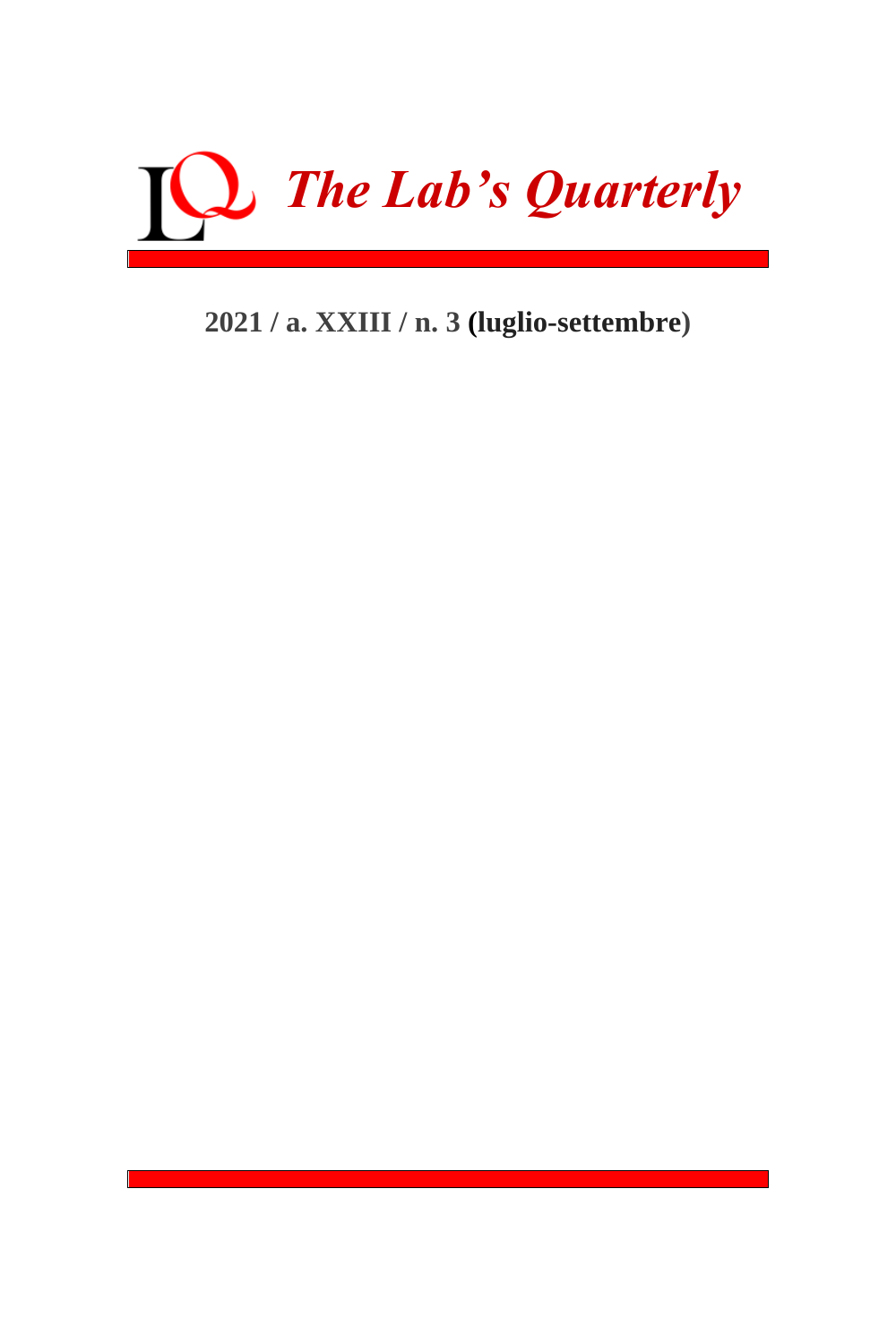**DIRETTORE** Andrea Borghini

**VICEDIRETTRICE** Roberta Bracciale

#### **COMITATO SCIENTIFICO**

Françoise Albertini (Corte), Massimo Ampola (Pisa), Gabriele Balbi (Lugano), Andrea Borghini (Pisa), Matteo Bortolini (Padova), Lorenzo Bruni (Perugia), Massimo Cerulo (Perugia), Franco Crespi (Perugia), Sabina Curti (Perugia), Gabriele De Angelis (Lisboa), Paolo De Nardis (Roma), Teresa Grande (Cosenza), Roberta Iannone (Roma), Anna Giulia Ingellis (València), Mariano Longo (Lecce), Domenico Maddaloni (Salerno), Stefan Müller-Doohm (Oldenburg), Gabriella Paolucci (Firenze), Massimo Pendenza (Salerno), Eleonora Piromalli (Roma), Walter Privitera (Milano), Cirus Rinaldi (Palermo), Antonio Viedma Rojas (Madrid), Vincenzo Romania (Padova), Angelo Romeo (Perugia), Ambrogio Santambrogio (Perugia), Giovanni Travaglino (Hong Kong).

#### **COMITATO DI REDAZIONE**

Antonio Martella (segretario di redazione), Massimo Airoldi, Roberta Bracciale, Massimo Cerulo, Marco Chiuppesi, Cesar Crisosto, Luca Corchia, Elena Gremigni, Francesco Grisolia, Gerardo Pastore, Emanuela Susca.

CONTATTI thelabs@sp.unipi.it

I saggi della rivista sono sottoposti a un processo di double blind peer-review. La rivista adotta i criteri del processo di referaggio approvati dal Coordinamento delle Riviste di Sociologia (CRIS): cris.unipg.it

I componenti del Comitato scientifico sono revisori permanenti della rivista. Le informazioni per i collaboratori sono disponibili sul sito della rivista: https://thelabs.sp.unipi.it

ISSN 1724-451X



Quest'opera è distribuita con Licenza Attribuzione - Non commerciale - Non opere derivate 4.0 Internazionale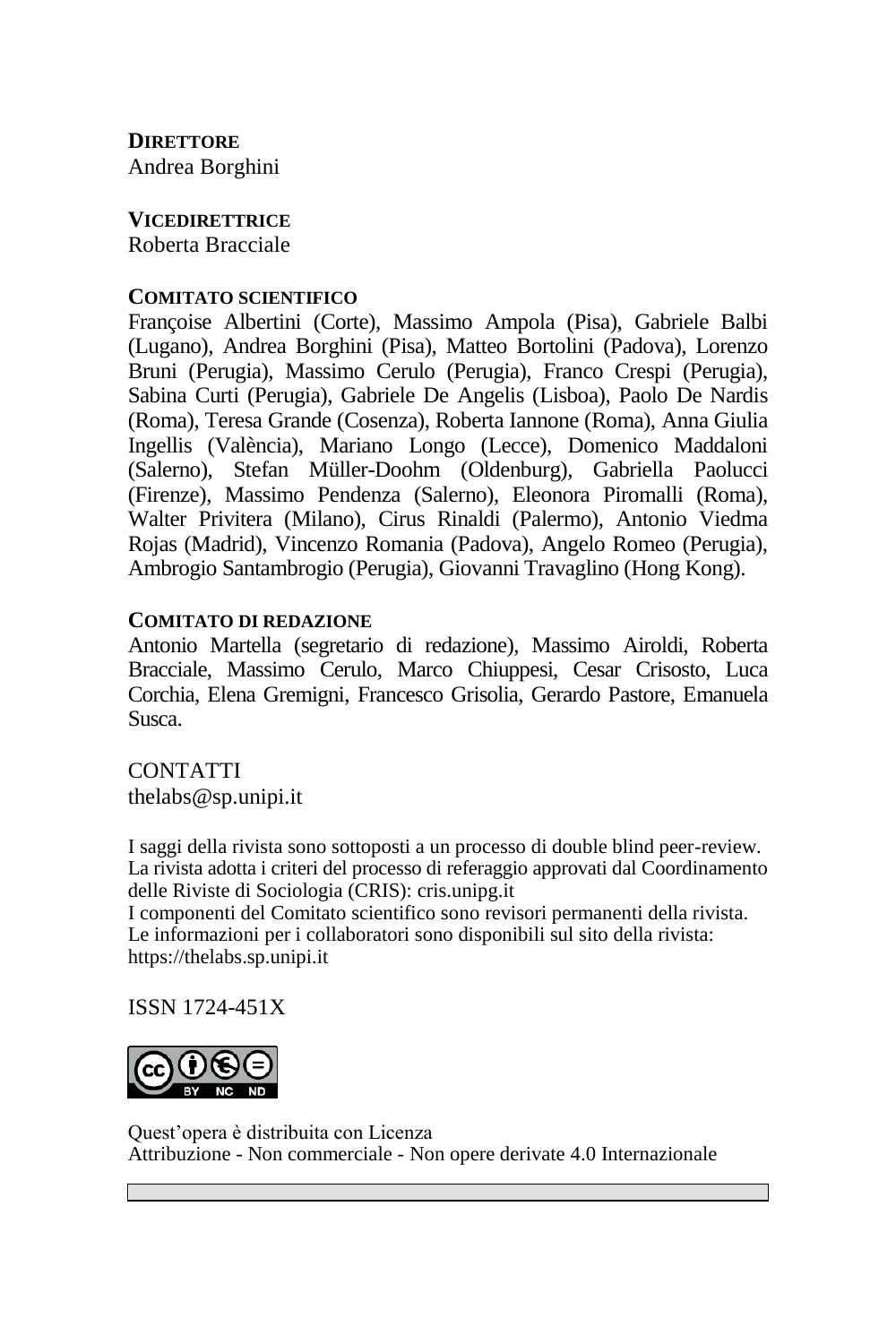"The Lab's Quarterly" è una rivista di Scienze Sociali fondata nel 1999 e riconosciuta come rivista scientifica dall'ANVUR per l'Area 14 delle Scienze politiche e Sociali. L'obiettivo della rivista è quello di contribuire al dibattito sociologico nazionale ed internazionale, analizzando i mutamenti della società contemporanea, a partire da un'idea di sociologia aperta, pubblica e democratica. In tal senso, la rivista intende favorire il dialogo con i molteplici campi disciplinari riconducibili alle scienze sociali, promuovendo proposte e special issues, provenienti anche da giovani studiosi, che riguardino riflessioni epistemologiche sullo statuto conoscitivo delle scienze sociali, sulle metodologie di ricerca sociale più avanzate e incoraggiando la pubblicazione di ricerche teoriche sulle trasformazioni sociali contemporanee.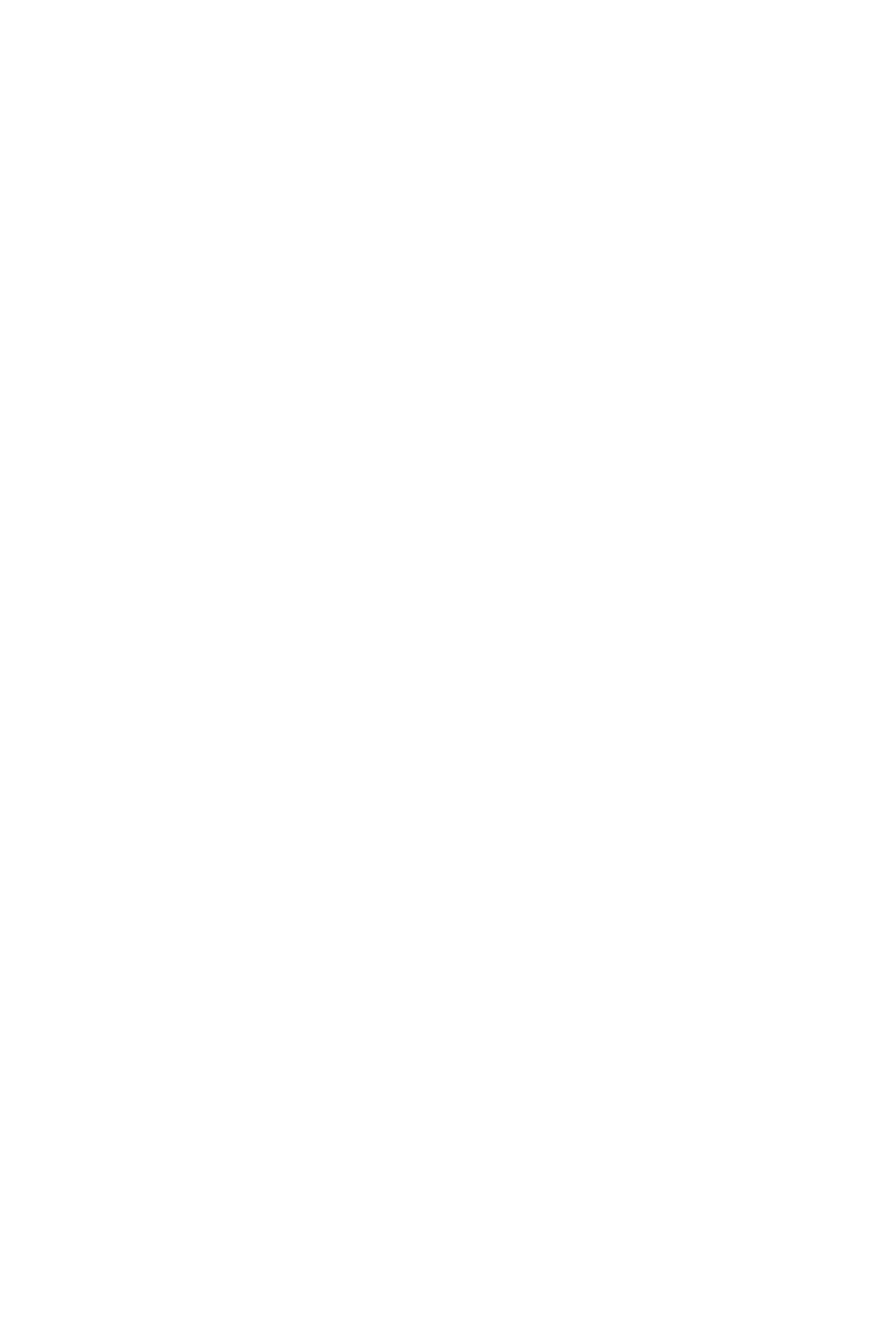

## 2021 / a. XXIII / n. 3 (luglio-settembre)

#### **MONOGRAFICO**

Orientarsi nella società dell'incertezza. Percorsi e traiettorie di vita nell'epoca della *New/Net/Knowledge Economy* a cura di Elena Gremigni e Franca Settembrini

| Elena Gremigni,<br>Franca Settembrini                                                             | Orientarsi nella società dell'incertezza.<br>Percorsi e traiettorie di vita nell'epoca<br>della New/Net/Knowledge Economy                                               | 9   |
|---------------------------------------------------------------------------------------------------|-------------------------------------------------------------------------------------------------------------------------------------------------------------------------|-----|
| Maria Cristina Ginevra,<br>Sara Santilli.<br>Ilaria Di Maggio,<br>Salvatore Soresi,<br>Laura Nota | Il contributo dell'orientamento per la<br>progettazione di un futuro inclusivo e sostenibile                                                                            | 43  |
| Marco Pitzalis                                                                                    | Ferramenta (di una sociologia relazionale<br>dei sistemi di istruzione)                                                                                                 | 61  |
| Emanuela Susca                                                                                    | "Abbandonare l'ipocrisia dell'istruzione".<br>Riflessioni e proposte a partire da Capitale e<br>ideologia di Thomas Piketty                                             | 89  |
| Aina Tarabini,<br>Judith Jacovkis,<br>Alejandro Montes                                            | Classed choices: Young people's rationalities<br>for choosing post-16 educational tracks                                                                                | 113 |
| Fiorenzo Parziale,<br>Giuliana Parente                                                            | L'orientamento scolastico come pratica di<br>riproduzione delle disuguaglianze scolastiche<br>dovute all'origine sociale                                                | 139 |
| Elena Gremigni                                                                                    | Disuguaglianze di opportunità educative e<br>higher education. Orientamento e dispositivi di<br>riproduzione sociale nell'accesso all'istruzione<br>terziaria in Italia | 165 |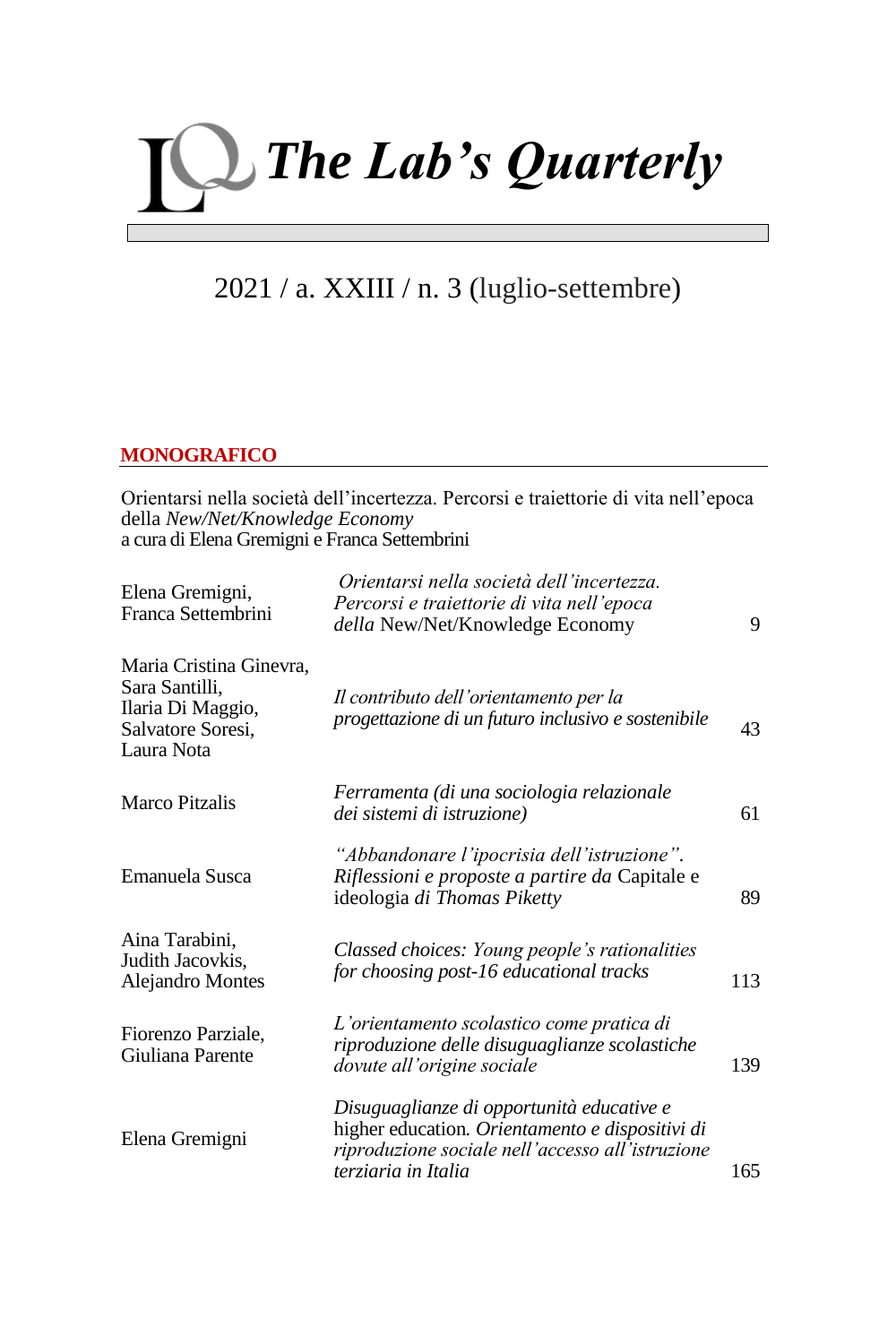| Giovanni Abbiati,<br>Giulia Assirelli,<br>Davide Azzolini,<br>Carlo Barone | L'università conviene? Un'analisi dei rischi<br>dell'investimento in istruzione universitaria<br>nel sistema del $3+2$             | 207 |
|----------------------------------------------------------------------------|------------------------------------------------------------------------------------------------------------------------------------|-----|
| Davide Girardi                                                             | Oltre la "colpa" individuale. La costruzione<br>sociale delle competenze quale dinamica di<br>campo in un sistema d'impiego locale | 247 |
| Sebastian Carlotti,<br>Irene Paganucci                                     | Distinguersi per uniformarsi. Il lavoro cognitivo<br>nell'università tra produzione della conoscenza e<br>mito della mobilità      | 273 |

## **LIBRI IN DISCUSSIONE**

| Padmini Sharma    | Alessandro Gandini (2020). Zeitgeist Nostalgia:<br>On Populism, Work and the 'Good Life' | 299 |
|-------------------|------------------------------------------------------------------------------------------|-----|
| Alessandro Gerosa | Adam Arvidsson (2020). Changemaker?<br>Il futuro industrioso dell'economia digitale      | 305 |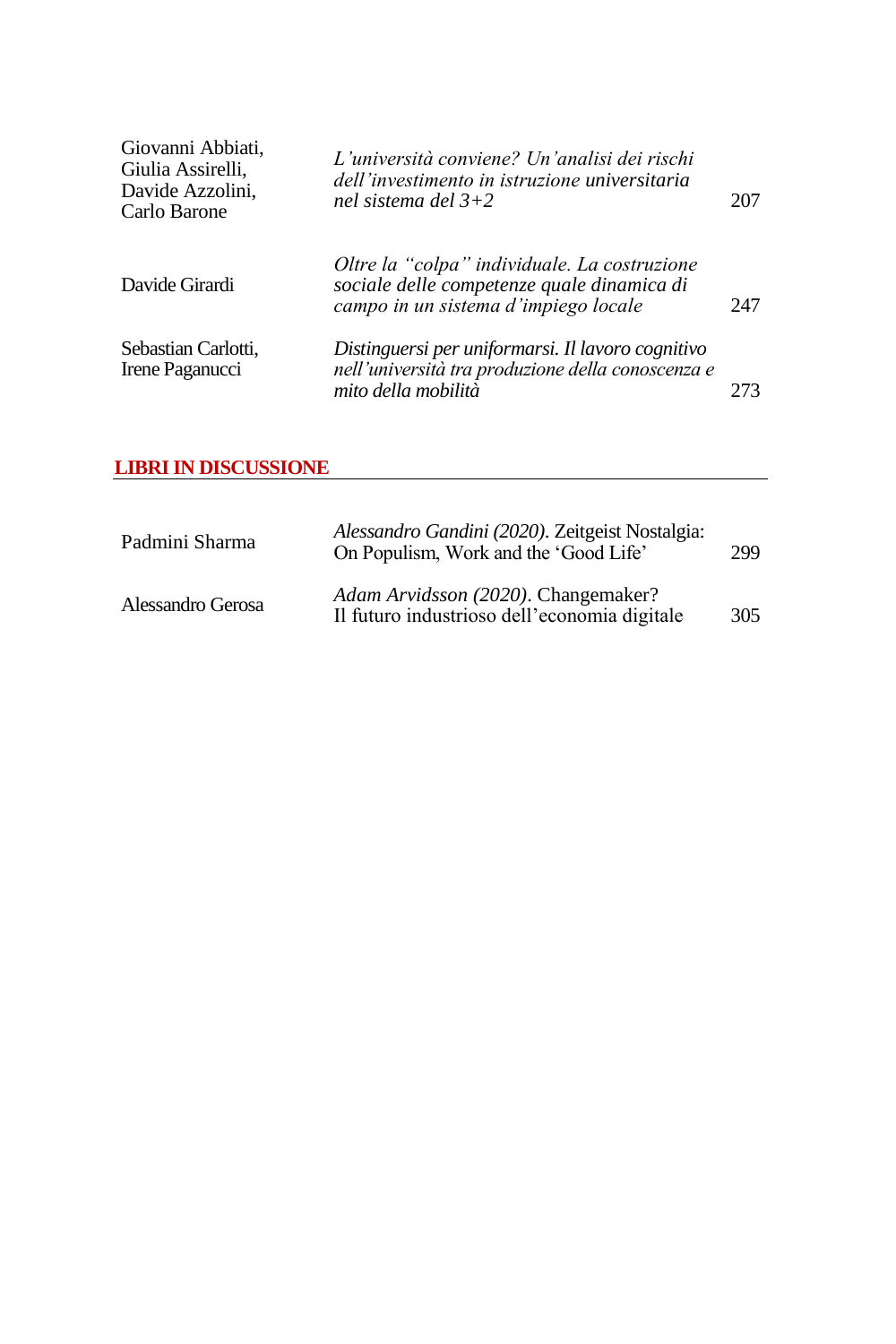## **MONOGRAFICO**

Orientarsi nella società dell'incertezza. Percorsi e traiettorie di vita nell'epoca della *New/Net/Knowledge Economy*

a cura di Elena Gremigni e Franca Settembrini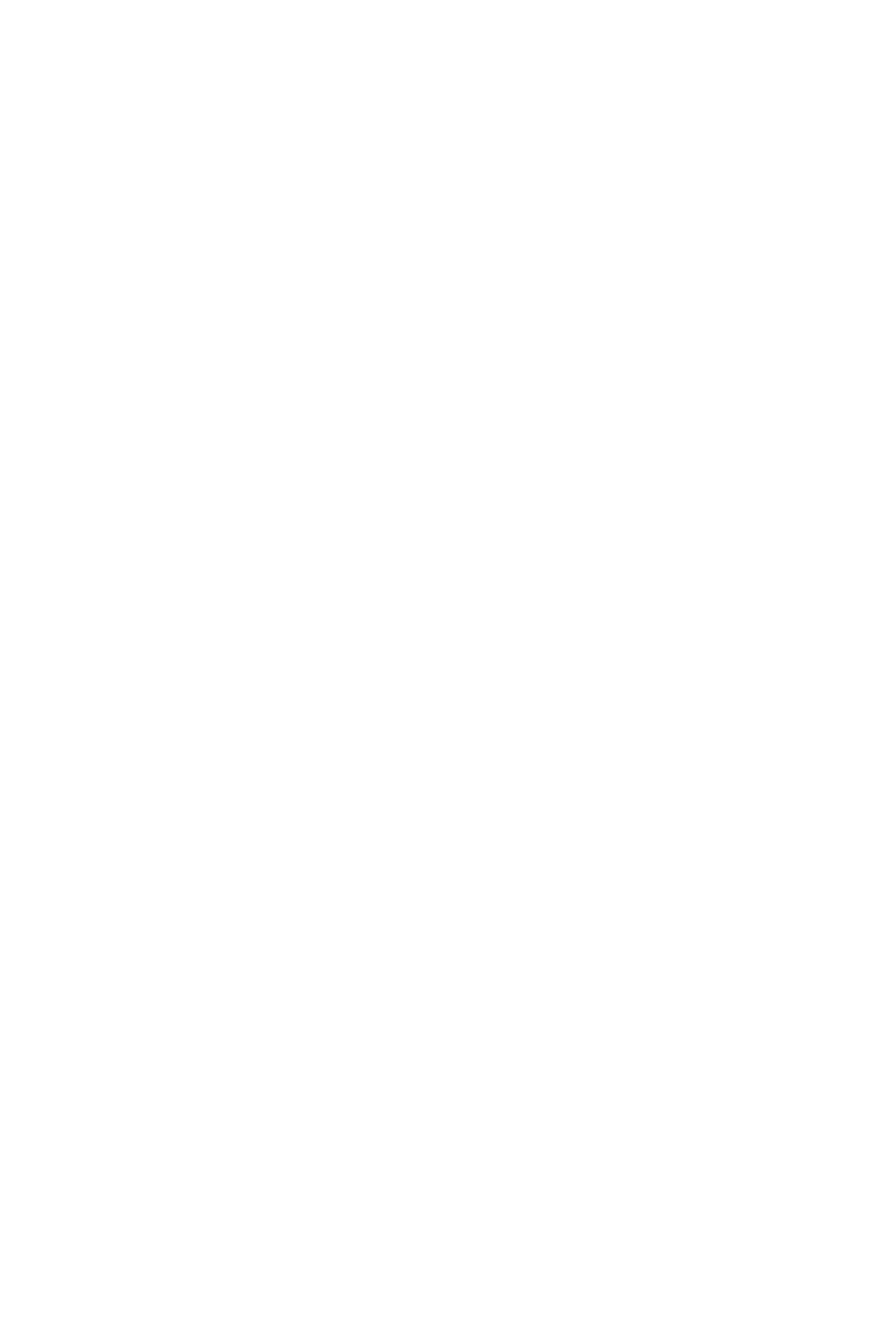## **CLASSED CHOICES:**

## **Young people's rationalities for choosing post-16 educational tracks**

by *Aina Tarabini*, *Judith Jacovkis*, *Alejandro Montes*\*

### Abstract

The aim of this article is to examine the relationship between educational tracks and social class, focusing on the reasoning behind the choices made by young people. The analysis is conducted in Barcelona (Spain), where upper-secondary education starts at 16 years of age and is segmented into two tracks (academic and professional). The analysis employs a mixed-method design based on a survey of 1,318 students in the first year of upper-secondary education and 38 in-depth interviews with middle class and working class young people from both educational tracks. The results explore the differences and similarities in young people's discourses when explaining their choices as more or less naturalized processes or as guided by future options. The meanings and realizations that both processes acquire among young people of different social classes help to further understand the nexus between choice, tracks and the (re)production of social inequality.

## Keywords

Educational choices; educational transitions; social class; tracking.

DOI[: 10.13131/1724-451x.labsquarterly.axxiii.n3.113-138](https://doi.org/10.13131/1724-451x.labsquarterly.axxiii.n3.113-138)

<sup>\*</sup> AINA TARABINI is Associate professor at Autonomous University of Barcelona. Email: aina.tarabini@uab.cat

JUDITH JACOVKIS, is Postdoctoral researcher at Autonomous University of Barcelona. Email: judith.jacovkis@uab.cat

ALEJANDRO MONTES, is Postdoctoral researcher at Autonomous University of Barcelona. Email: alejandro.montes@uab.cat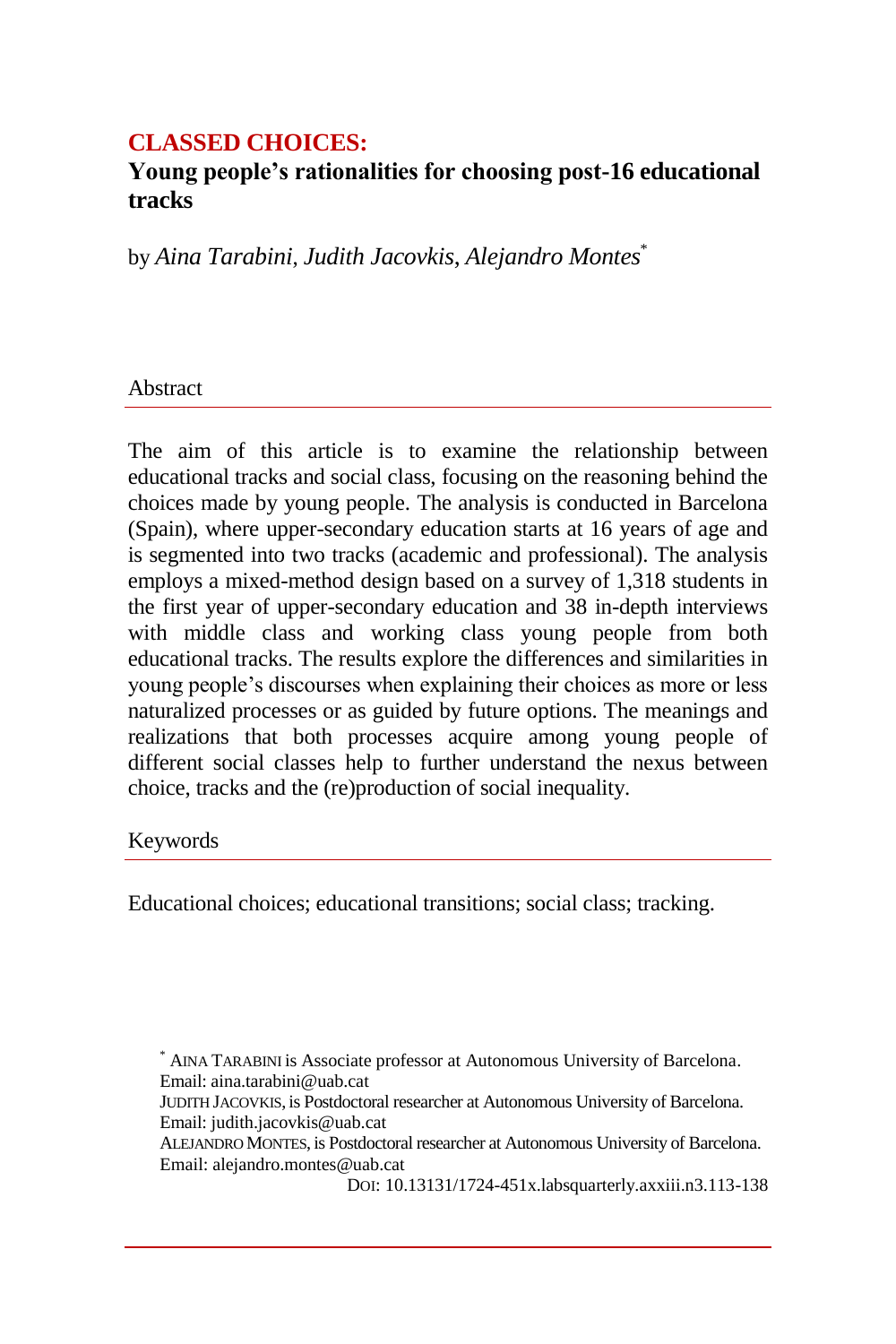## **1.INTRODUCTION**<sup>1</sup>

**h** he sociological literature has repeatedly highlighted the socially situated nature of educational choices (Archer, Hasall and Hollingworth, 2007; Tarabini and Ingram, 2018) and the In the sociological literature has repeatedly highlighted the socially situated nature of educational choices (Archer, Hasall and Hollingworth, 2007; Tarabini and Ingram, 2018) and the importance of analyzing them as a res negotiation between opportunity structures and social actors' frameworks of meaning and interpretation (Evans, 2007). As Reay (2018) states, it is important to realize that rather than being made in a vacuum, educational choices are part of broader processes in which power structures produce and reproduce social inequalities. These structures, in turn, are internalized by individuals, generating dispositions, identities and action logics that lead to cognitive and subjective frames of choice (Ball *et al.*, 2002). It is in the interaction between objective opportunity structures and subjective dispositions (or *habitus*) that different horizons for action are generated as a definition of the limits of what is thinkable and on the basis of which educational choices are made (Hodkinson and Sparkes, 1997).

The segmentation of education systems into different tracks is one of the main factors explaining the processes of social reproduction through educational choices (Seghers, Boone and Van Avermaet, 2019). In fact, most education systems are organized around some kind of division between academic and vocational education (Shavit and Müller, 2000; Nylund, Rosvall and Ledman, 2017) that correlates to the social composition, functions and forms of pedagogic and curricular provision of each track (Tarabini and Jacovkis, 2021).

The Spanish education system in particular (the context in which the study presented herein is conducted) is organized as a comprehensive structure throughout primary education (6-12) and lower-secondary education (12-16, compulsory). It is only from upper-secondary education (16-18) that the system is separated into two clearly differentiated tracks: academic and vocational. Previous research in this field has shown that both in Spain and in other tracked educational systems, social class is a fundamental variable for explaining the social composition of those systems (Nylund, 2012).

Our analysis starts from this evidence and aims to further explore the relationship between educational tracks and social class by focusing on the logics, narratives and rationales behind young people's choices.

<sup>&</sup>lt;sup>1</sup> This article has been written within the Spanish National R+D Project 'EDUPOST16', developed in Barcelona and Madrid for the 2016-2020 period. (Ref. CSO2016-80004P. PI Aina Tarabini. http://www.edupost16.es/en)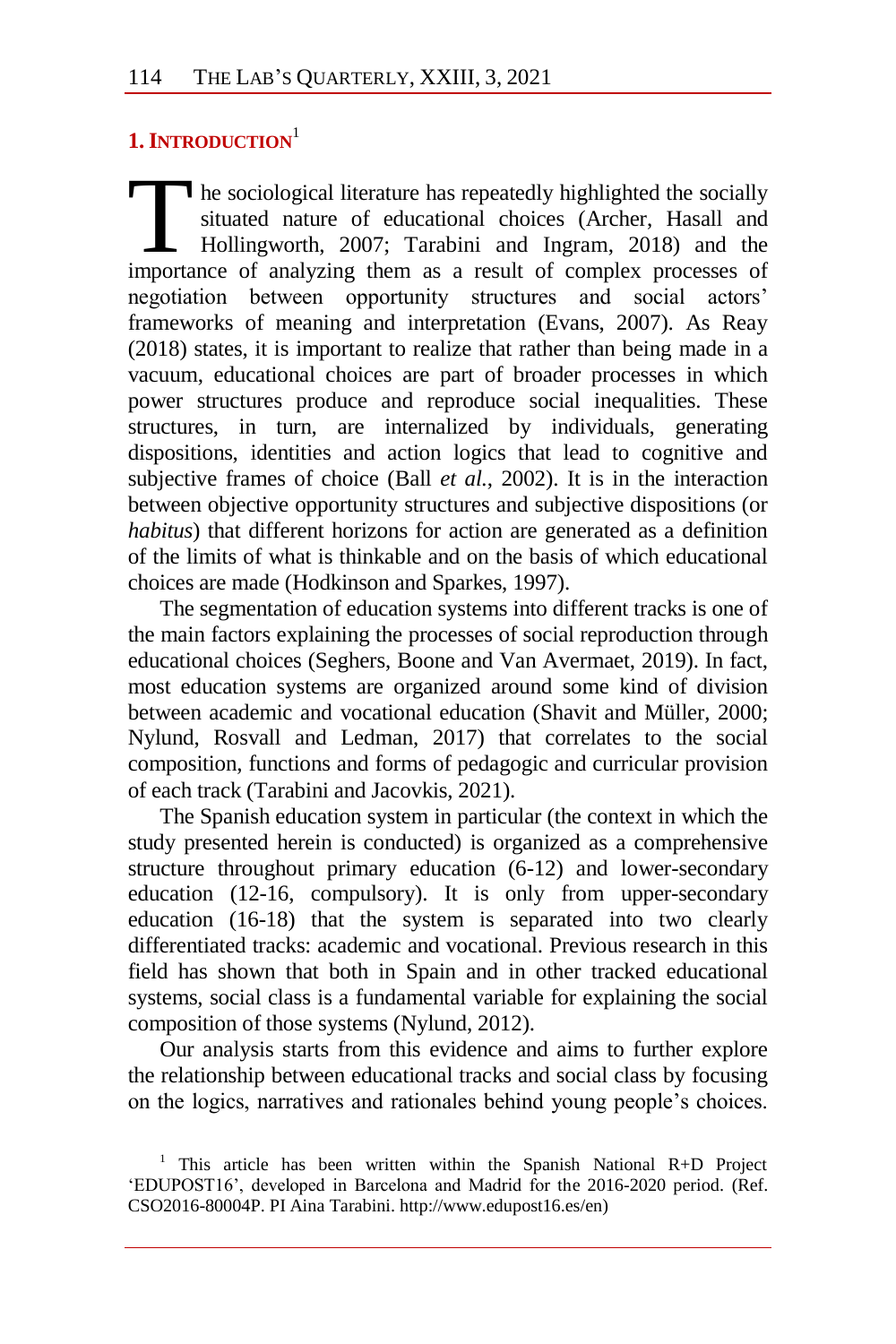As we will see, these logics are generated by the relationships between social class and educational tracks in young people's mind-sets and practical senses. And this produces horizons for action that, as noted by Hodkinson and Sparkes (1997), are segmented. Moreover, we understand that this segmentation is not only reflected in the uppersecondary tracks that young people of different social classes choose but also, and above all, in the ways they explain those choices, their meanings and their implications in terms of the reproduction of social inequality.

The paper presents, in the first section the theoretical background of the analysis. The second section explains the methodological approach and specifies the fieldwork undertaken. The third section presents the analysis of the young people' rationales to choose the upper-secondary track. The final section reflects on the relationships between choice, tracking and the (re)production of social inequality.

### **2. THEORETICAL APPROACH: SOCIAL CLASS, EDUCATIONAL TRACKS AND CHOICE**

Our theoretical approach combines two main lines of research. On the one hand, the analysis of educational choices, above all through the development of Bourdieu's theory and his concepts of capital, field and *habitus* (we include here Hodkinson and Sparkes' theory on careership and their notions of horizons for action and pragmatically rational decision-making); on the other, the study of educational tracks and forms of differentiation at school (specifically but not only vocational education and training  $-$  VET) based on class relations and dynamics (Dupriez, Dumay and Vause, 2008; Nylund, Rosvall and Ledman, 2017). The articulation between the analysis of educational choices and the structural and institutional factors in which they are inserted helps to shed further light on social reproduction in the transition from lower to upper-secondary education.

As shown by several Bourdesian studies (Ball *et al.* 2002; Ingram, 2018; Reay, 2018) any choice process, be it of a school, track or subject, must be viewed within the framework of specific fields of action and relation, which have their particular internal logics and rules. This is also suggested by Hodkinson and Sparkes when they state that «career decision-making can only be seen as part of such interactions in the field» (Hodkinson and Sparkes, 1997: 37). Within each field, different relationships of power and privilege are configured on the basis of the capital structure that each individual possesses. Hence, in the transition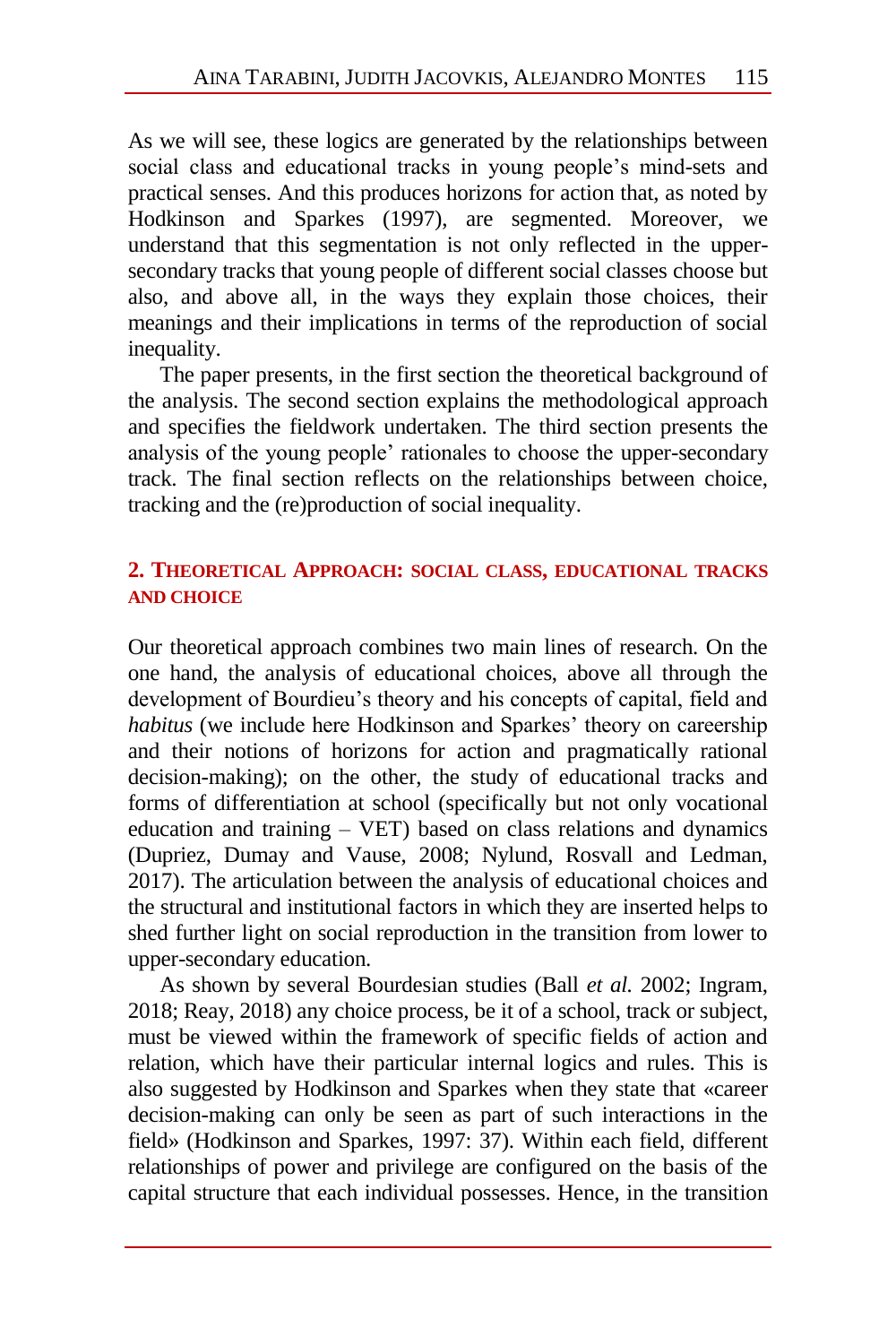from lower to upper-secondary education, the financial, social, cultural and symbolic capital of young people and their families will determine the available choice opportunities (Seghers, Boone and Van Avermaet, 2019). Moreover, each field defines a choice-set that is conditioned by historical, political, socio-economic and institutional factors.

Cultural capital plays a central role in explaining the unequal conditions in which young people of different social classes deal with the processes of school choice in general and the choice of educational tracks in particular. Said capital provides, according to Gale and Parker (2015), the archives of experience required to define educational choices and aspirations and successfully navigate the education market. These archives are materialized as privileged information about the field of transition; familiarity with the codes to make sense of what is taken for granted in choice processes; and a different and unequal capacity to articulate and pursue aspirations.

Furthermore, the more segmented the field of transition, the greater the weight of cultural capital on the processes and results of educational choice. As Ingram and Tarabini (2018) point out, young people's educational choices need to be viewed as the result of a complex amalgam of systemic, institutional and subjective factors. Specifically focusing on systemic factors, the authors stress the importance of aspects such as the structure of education systems, the range of different training options, the teaching cultures of different educational stages and the institutional prestige of different tracks as key elements for understanding the transition opportunities within the education system and towards the labor market. These structures not only configure different transition opportunities for young people from different social backgrounds, but also shape ideas about 'normalized' tracks, and project images of success and failure onto their processes of educational choice.

In this regard, although most education systems stratify their students in some way or other into tracks and streams, the type and intensity of this segmentation varies substantially from country to country. International evidence shows that the earlier tracking is implemented, the greater the correspondence between educational tracks and social origin (Dupriez, Dumay and Vause, 2008). Likewise, research suggests that the reproduction of class structures in transition processes is greater when there is a greater division between the pedagogical and curricular provision of academic and professional tracks (Nylund, Rosvall and Ledman, 2017). In the Spanish context, which is based on a sub-protective transition regime (Walther, 2006).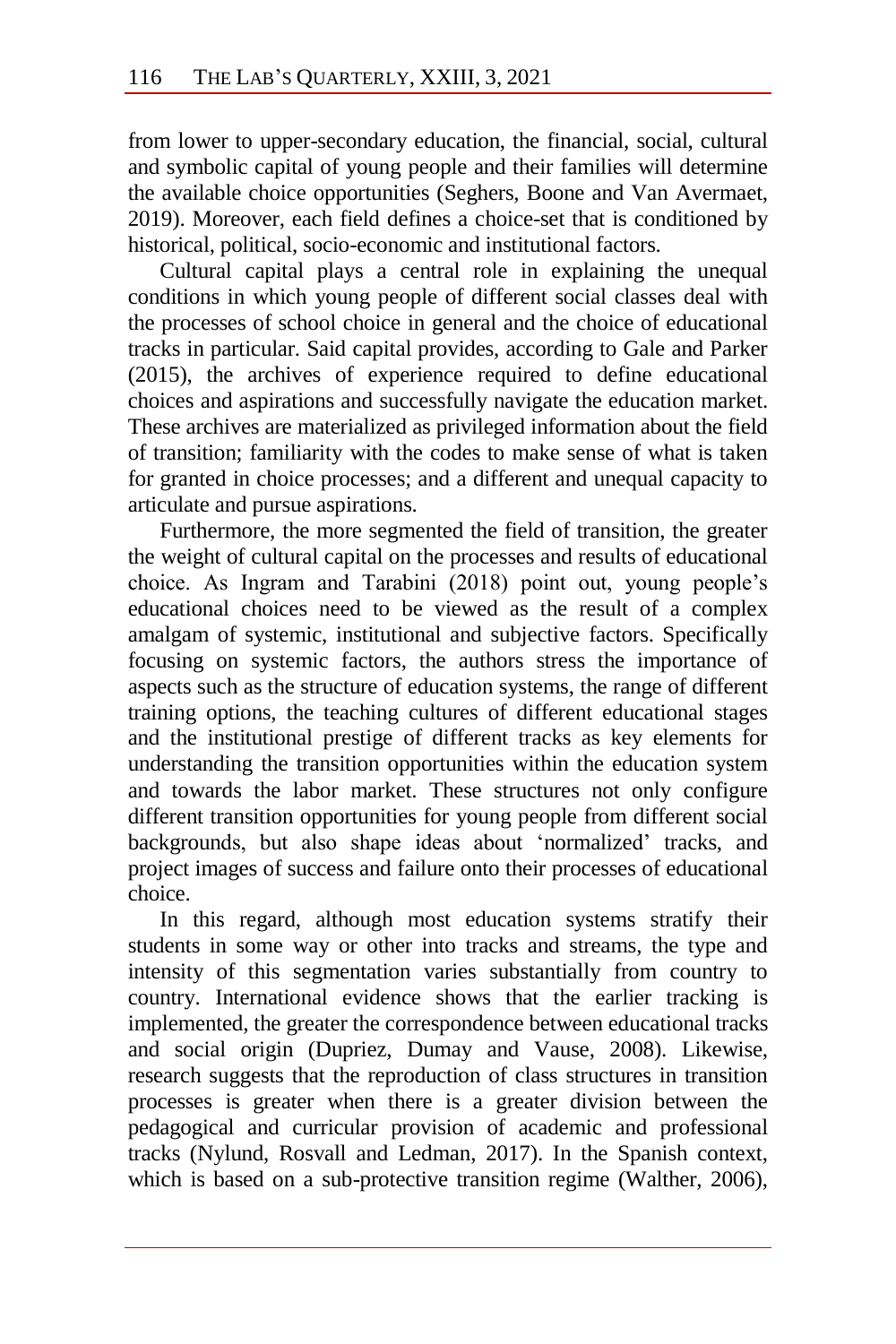transition from lower to upper-secondary education is characterized by major delimitation between academic and vocational tracks, which corresponds in turn to marked segmentation of the labor market, a limited history of VET and high numbers of school leavers at the end of comprehensive secondary education (Tarabini and Jacovkis, 2020). It is, therefore, a highly relevant context in which to explore the articulation of different forms of segmentation in the educational transitions of young people.

Moreover, as Hodkinson and Sparkes state, segmentation of the curriculum into tracks is not only a response to official division processes but also «draws on and reinforces the sub-culturally-derived habituses of those involved» (Hodkinson and Sparkes, 1997: 36). Hence, in choice and transition processes, young people project and define their own identity (Cuconato and Walther, 2015); and define, distinguish and (re)signify themselves in relation to others (Reav *et al.*, 2001). Young people's class *habitus* affects their choice of educational track in the form of a 'practical sense' of what is perceived as appropriate and adequate for 'people like us' (Bourdieu, 1990); is expressed through a shared sense of perception, self-classification and self-exclusion; and is projected onto emotions and feelings that go beyond purely rational or instrumental aspects. Choices, therefore, are as Hodkinson and Sparkes (1997) put it, more pragmatic than systematic. A pragmatism that cannot be separated from the family context, culture and life stories of young people; that is constructed from interaction with others; and which explains why educational choices are often little more than matters of 'non-choice' (Ball *et al*., 2002).

## **3. METHODOLOGY**

The analysis follows a two-stage logic. We first explore the results of a questionnaire answered by 1,381 students at the first year of their uppersecondary education, both in the academic track (697 cases, 52.9% of the sample) and in VET (621 cases, 47.1% of the total). The questionnaire addressed four main topics: 1) socio demographic, familiar and school characteristics of the students; 2) educational trajectories and experiences; 3) choice process and conceptions of different modalities of upper-secondary education; and 4) future expectations and aspirations. In this article we only analyze those results related to the reasons for choosing upper-secondary studies according to social class and the chosen educational track. This analysis provides an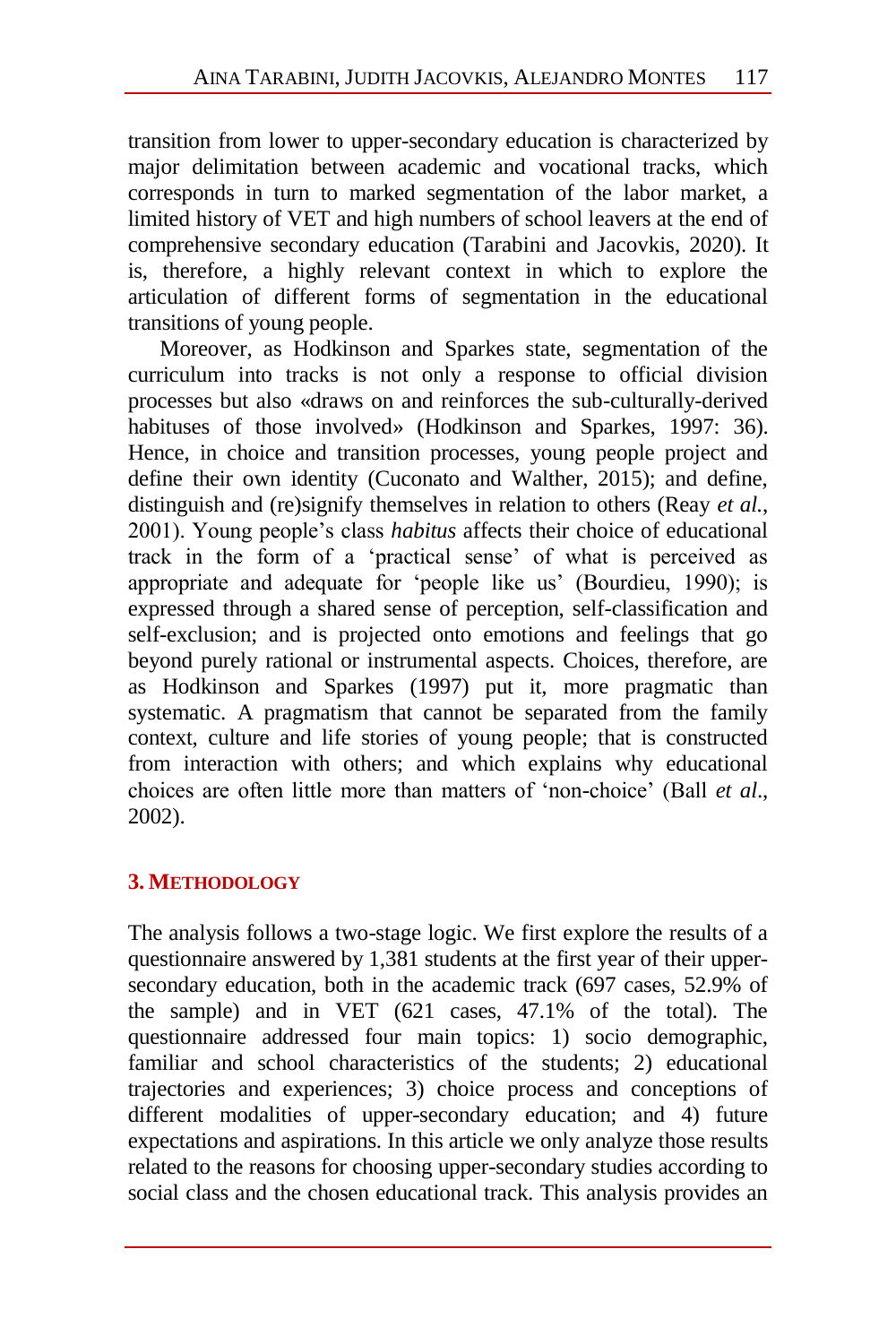overview of the distribution of students by track and identifies the main reasons they attribute to their choice. These reasons, in turn, are the starting point for the qualitative analytical strategy.

Second, then, a qualitative analysis has been performed to improve our understanding of the reasons for choosing an educational track, as described by young people from different social classes. The initial qualitative sample consisted of 68 young people enrolled in the first year of upper-secondary education in 7 high schools in Barcelona<sup>2</sup>. The sample of the students was based on a maximum variation model that combined four main criteria: social class, gender, migrant background and upper-secondary track. From the purposes of this article, we excluded from the initial sample those students who were either not part of the middle class or the working class, or who had changed track or dropped out of school early. The final sample contains 38 students (19 in VET and 19 in the academic track; 26 from working classes, 12 from middle class backgrounds<sup>3</sup>).

The main purpose of the mix-method design, following a sequential explanatory design (Creswell, 2018), is the complementarity between the quantitative and the qualitative data to gain a deeper understanding of the research problem. Through the questionnaire we aim at providing a general picture about the relation between social class and uppersecondary choice, whilst the interviews will contribute to further illustrate, clarify and deepen in this relationship.

 $2$  Ouestionnaires and interviews were conducted within a sample of 7 intensive case studies developed during a period of two years (February 2018 - February 2020). The case studies included more than 70 interviews with principals, coordination staff and tutors, plus plenty of informal meetings and observations that allowed building a trust relationship within each school. Delving into the details of the selected schools goes beyond the length and scope of this article but they were all selected based on a purposeful sample that combined homogeneous and maximum variation criteria. The common criterion was the provision of the full range of secondary education (lower-and upper-secondary, both academic and vocational). The diversity criteria combined the ownership (public and private), the social composition (middle class and working class' school social intake) and the modalities of the supply (including 'typical' and 'exclusive' modalities of upper-secondary supply).

<sup>3</sup> Students' social class is categorized according to the occupation and the educational attainment of their families. Even if there are class fractions within the middle and the working classes, for the purposes of this article we are not making internal differences among them. Middle class students are those whose families have achieved a relatively good economic position by working as small managers, specialized technicians or highly skilled professionals and who have accumulated relevant amounts of legitimized capital. Working class students' families maintain much more fragile and precarious relations with the labor market and have low levels of dominant cultural capital, economic capital and social capital at their disposal.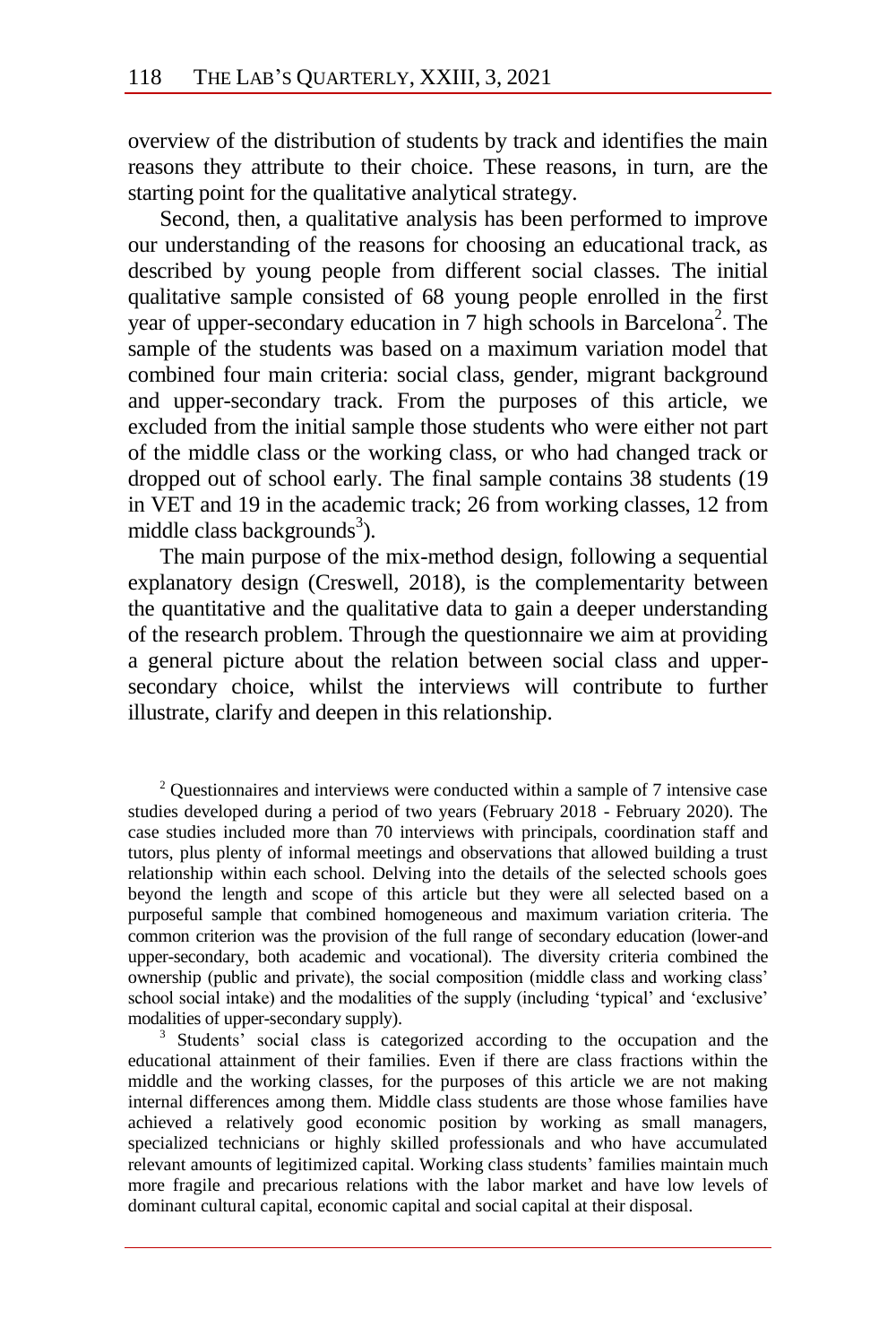### **4. RESULTS**

The results of this article address the way the social class of young people moving from lower to upper-secondary education affects their choice of educational track. We first present a descriptive analysis of the distribution of the students who took the questionnaire by educational track, social class, and the reasons for their choice. We then explore the differences and similarities between the discourses of middle class and working class students when describing their choices as more or less naturalized processes or guided by future options.

The results of the questionnaire reflect a distribution by educational track that is clearly influenced by social class. Almost 70% of the middle class students have opted for the academic track, while for working class students the figure is below 40%. Table 1 shows the reasons for choosing an educational track according to social class.

|        |            | Future | Personal | Prestige | Taken   | Family    | Teacher  | Work | Ability | Ease |
|--------|------------|--------|----------|----------|---------|-----------|----------|------|---------|------|
|        |            |        | fit      |          | for     | influence | guidance |      |         |      |
|        |            |        |          |          | granted |           |          |      |         |      |
| Middle | Acad.      | 75%    | 51%      | 23%      | 29%     | 15%       | 14%      | 14%  | 5%      | 1%   |
| class  |            |        |          |          |         |           |          |      |         |      |
|        | <b>VET</b> | 48%    | 69%      | 5%       | 5%      | 3%        | 12%      | 9%   | 25%     | 22%  |
| Work-  | Acad.      | 70%    | 44%      | 18%      | 25%     | 21%       | 21%      | 15%  | 10%     | 1%   |
| ing    |            |        |          |          |         |           |          |      |         |      |
| class  | <b>VET</b> | 46%    | 60%      | 7%       | 9%      | 2%        | 15%      | 11%  | 18%     | 17%  |
|        |            |        |          |          |         |           |          |      |         |      |

| Table 1. Reasons for choosing a track according to social class and |  |
|---------------------------------------------------------------------|--|
| track <sup>4</sup>                                                  |  |

Source: the authors.

As shown in Table 1, regardless of social class or track, the main reasons behind young people's choices are the future options offered by their chosen track and their personal fit with it. Although the percentage responses for both tracks are lower among the working class than among the middle class, the patterns are very similar. However, the academic track is the one to which the greatest prestige is attributed regardless of social class, and is the one that is chosen most

<sup>4</sup> The questionnaire had a closed question design with a phrasing of the potential options such as: 'because of the future it offers'; 'I has more prestige'; 'It was my parents recommendation', etc. In Table 1 these sentences have been synthetized to provide better visibility.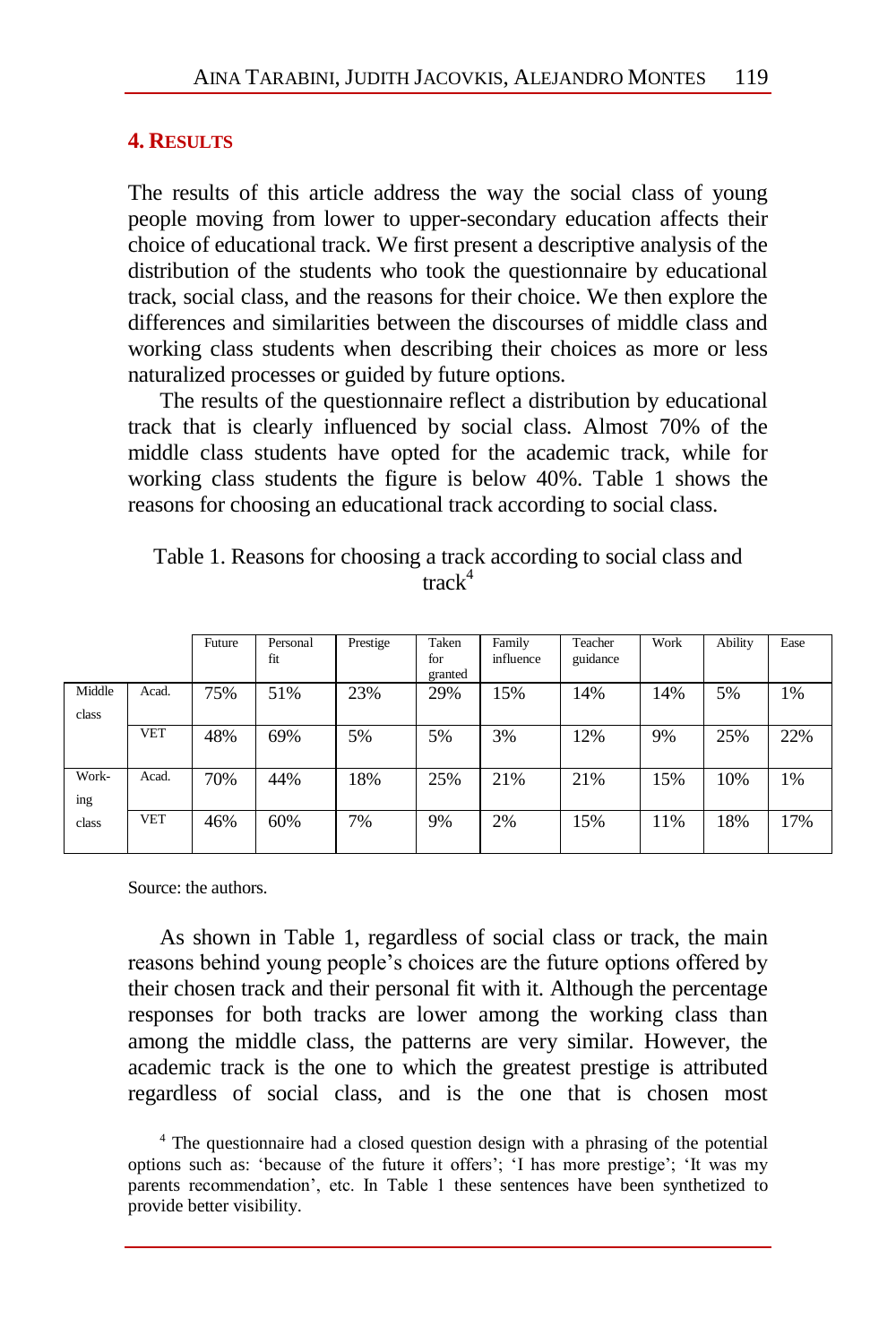automatically ('Taken for Granted'<sup>5</sup>). Families and teachers seem to have a slightly greater weight in defining the choices of working class students than they do for middle class ones; and family influence is more inclined towards the academic track, regardless of social class. The choice of the track by specific work reasons is higher in the academic track for both social classes, even if the working classes slightly attributed a higher value to VET to access the labor market. Finally is higher the percentage of middle class students who chose VET because they believe 'they are not academically ready for anything else ('Ability'), and both the middle and the working class students assume that VET is more easy than the academic track.

In the following sections we address these elements by grouping them into two large dimensions of analysis. We first analyze the characteristics of the choices that form part of the hegemonic mind-set of each social class and how they naturalize their choices through arguments of prestige, personal fit, taken for granted decisions, individual ability and supposed ease or difficulty f the tracks. Secondly, the arguments used to justify their choices in terms of the future are explored, either from a broader perspective that refers to the horizons for professional action ('Future options') or from a specific reference to the unequal opportunities offered by the different educational tracks ('Work reasons'). Teacher guidance and family influence are factors that reinforce the class nature of the upper-secondary choices and, as so, they will be approached transversally in the two sections.

#### 4.1. *Naturalized choices*

In this first block of results we address the elements that help to explain the naturalization (in the practical sense, in Bourdieu's terms) of the choices of young people going into upper-secondary education in terms of social class. We ask whether choices that are considered automatic, i.e. that are not questioned or that barely appear in discourses as choices, have the same content for the working and middle classes.

The educational track is, for both middle and working classes, the track *par excellence*, the most prestigious and the one associated to 'normal biographies' (Du Bois-Reymond, 1998). However, the percentage of enrollment and the academic and emotional connection to the academic track are higher among young people from middle class

<sup>&</sup>lt;sup>5</sup> The written option for this question in the questionnaire was 'I never thought of anything else'.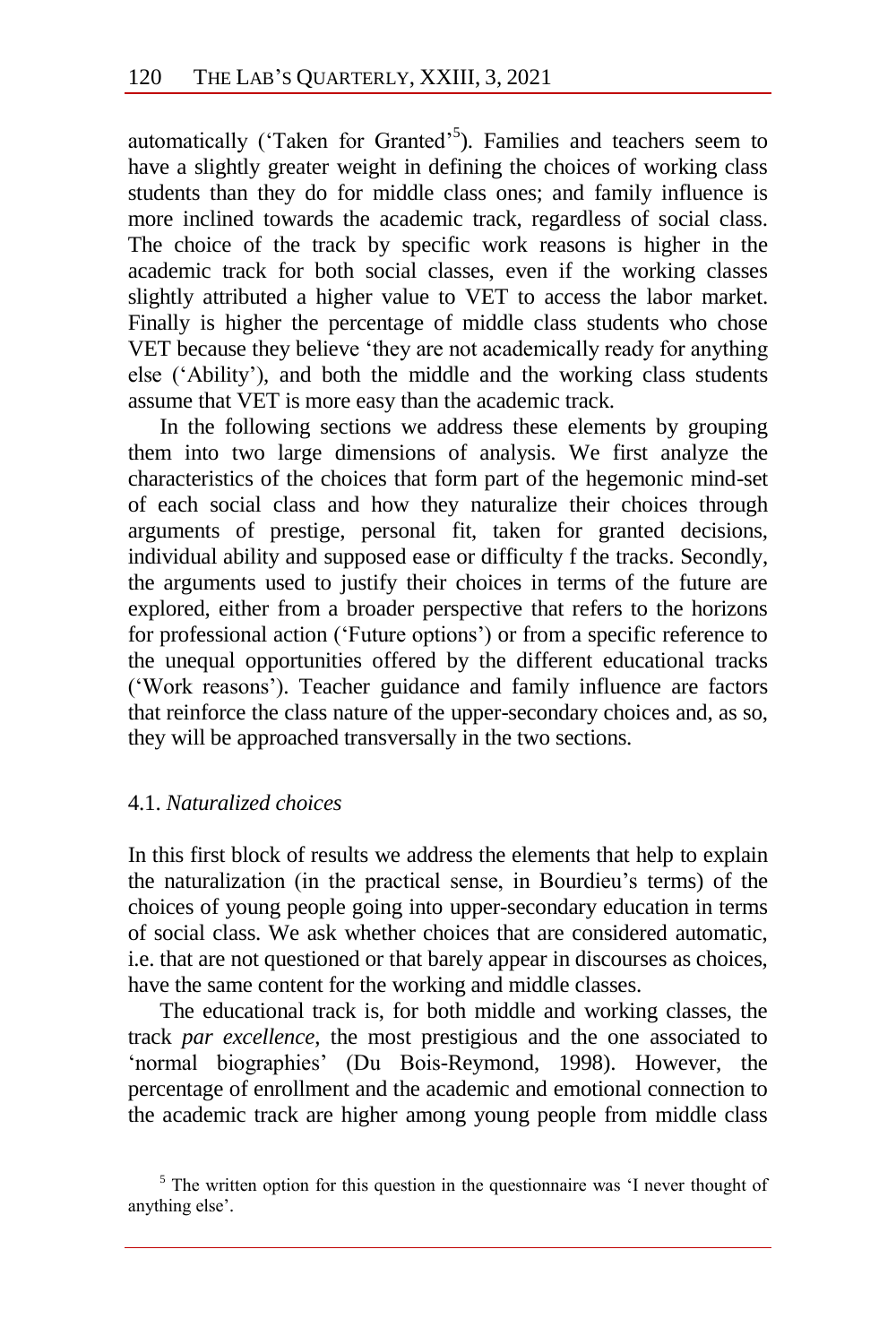rather than working class backgrounds. According to our analysis, the fact that the academic track is the natural choice of the middle class can be explained by at least three reasons: the unequal prestige attributed to the respective tracks, the possibilities that the middle class has to delay their decisions, and guidance practices during lower-secondary education.

Although, in general and regardless of social class, our interviewees view the academic track as more prestigious, their comments present differences in what the choice of each track represents and the way such perceptions of prestige materialize in their choices. As shown by Olga's quote, for the middle class the possibility of doing VET does not even come into consideration, and this is related to the image that the academic track represents in her mind.

*I never considered doing FP* [VET] *.* […] *I think people have a better opinion of Bachillerato.* […] *In ESO* [Compulsory Secondary Education] *people always spoke of Bachillerato as if it's better, and I think that influenced me* (Olga, MC 6 , academic track).

This prestige is linked to the subsidiary nature of VET and way it has long been viewed in Spain as a 'second-tier' option. Although efforts have been made in recent years to change this view, different factors make it hard for it to be recognized as an acceptable track among the middle class. In fact, the segmentation of horizons for action (Hodkinson and Sparkes, 1997) implies that not all possible tracks are viewed equally in young people's mind-sets. The articulation between the available opportunity structures and the class *habitus* explains why, in global terms, VET is not perceived as an acceptable or appropriate track for the middle classes, or at least as the first option. Indeed, institutional and systemic issues – i.e. greater entrance difficulties and limited places  $(Tarabini$  and Jacovkis,  $2020$  – and the prevalence of clearly academically oriented curricula and pedagogies during lower-secondary education influence young people's choices, especially among the middle class. Likewise, the segmented nature of the tracks permeates young people's narratives, generating a 'practical sense' of what is suitable for 'people like them' that evidences the role played by *habitus* (together with institutional and systemic factors) in the choice process.

As Delia's quote shows, the choice of academic track is discursively related to a capacity and taste that is perceived to be eminently individual and natural; and, at the same time, it is recognized that there

<sup>&</sup>lt;sup>6</sup> MC corresponds to Middle-Class and WC to Working-class.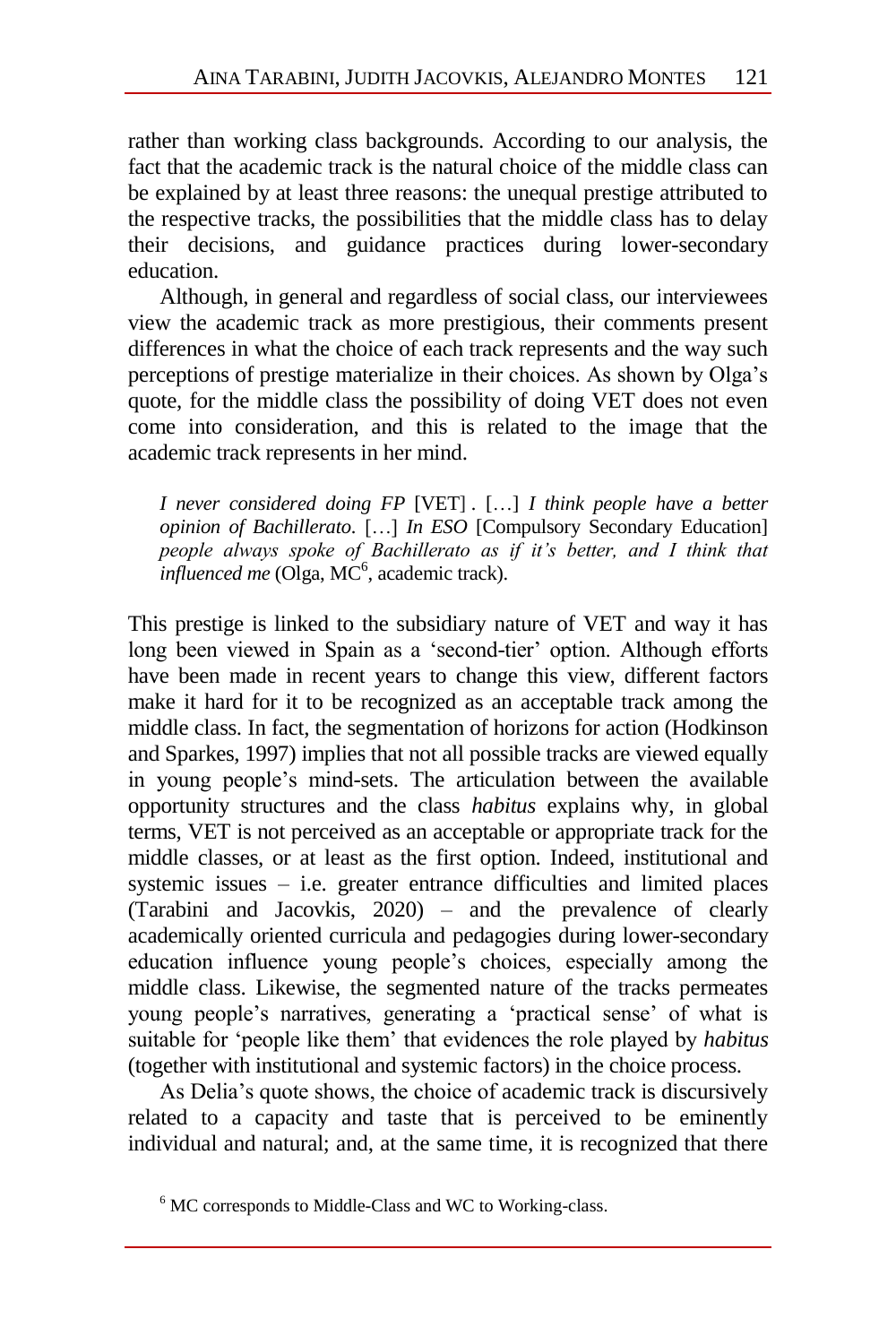is no content beyond that which is strictly academic during lowersecondary education. In fact, this absence, added to the unfamiliarity of the middle class with the kind of knowledge that is most typically required for the vocational track, helps to explain why even when middle class students identify a VET track that clearly meets their expectations, as in Francesc's case, they still opt for the academic track.

*I don't know if I have a passion for mechanics because I'm good at languages and maths and have never looked any further. I've not looked at the options and though: "well, I'd like to be a hairdresser"* (Delia, MC, academic track).

*At first I wanted to do Bachillerato. I had my doubts but in the end I went for something scientific. I considered FP in nursing, which what I want to do professionally* […]. *But I said no, I like challenges, and to be honest I'm very happy now* (Francesc, MC, academic track).

Francesc's quote raises another relevant issue that seems to be much more present among the middle class than the working class: putting the choice of track (academic) ahead of the specific subject matter (scientific, social, humanistic, etc.). As well as the prestige of each track and how it affects objective and subjective choice structures, the material possibilities of the middle class, and the guidance they get from their teachers can also help to explain this strategy.

Various interviews suggest that the academic track is chosen as a way of buying time while deciding what to do. Naila's quote refers to it as a period of uncertainty in which schooling is continued while still thinking about what will come next. David's quote, on the other hand, suggests that the academic track (and not a particular choice of subject) is a strategy to delay specialization and thus «leave more doors open». In working class discourse, however, this notion of biding time is totally absent. Choices are made in certain contexts that are marked not only by such factors as familiarity and prestige, but also by notions of material possibility. As we shall see in the following section, these factors clearly have an unequal impact on young people depending on their social class. It is here where the capital structures available to different social classes exert their weight on the choice processes.

*I didn't know what I wanted to do.* […] *As I didn't know, I said, "well, I'll do Bachillerato as its more general". In the modality that I like the most, so I can see as I go along* (Naila, MC, academic track).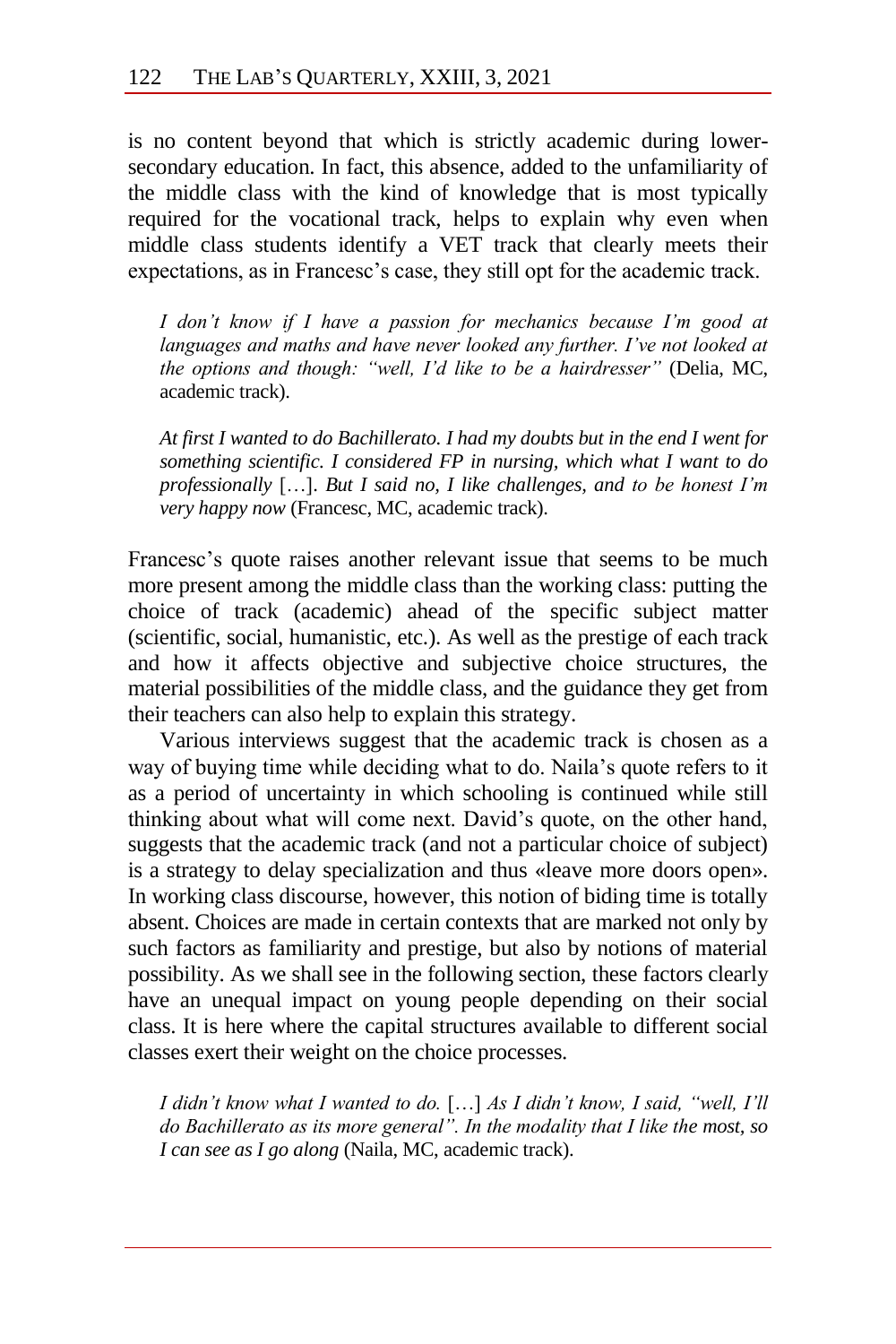*It's daft to do FP, because there you get trained and then go on to work. And if you don't know what you're going to do it's a bit silly. So I thought: "Bachillerato" and I've got two more years to think about it* (David, MC, academic track).

The last element that helps to explain why the academic track is considered the natural choice of the middle class mainly relates to the guidance given to students. On the one hand, in case of doubt, such students are usually advised to take the academic track. On the other hand, and in a complementary manner, middle class students have more information about the (complex) procedure for accessing VET, which tends to dissuade them from choosing it earlier than occurs among the working class. As the following quote from Sandro shows, both the guidance received and awareness of the restrictions on access to the vocational path reversed his initial choice and encouraged him to enroll for the academic track.

*At first I was totally drawn towards FP, but I when I started looking into it more, there were too many options and I started having quite a lot of doubts about what to do. The teacher told me to go for Bachillerato* […]. *There was so much information and the pass mark made it hard for me because I was failing quite a lot* (Sandro, MC, academic track).

VET options, paradoxical as it might seem, help to reinforce the academic track as the 'normal' one among the middle class. On the one hand, as Paula's quote shows, among the middle class, choosing the vocational track is 'justified' by its increased prestige in recent times and because it is valid for university entrance. So, what makes VET a legitimate option is not so much its intrinsic value but the fact that it can be used to get to the same place (university) as the academic track.

*Before it was like the people who did FP were the ones who couldn't do Bachillerato or a degree, and so they'd get a little FP certificate instead. But that's not the case now. I'd get to the same place but take an extra year* (Paula, WC, VET).

Meanwhile, choosing VET may also appear to be a transgression if it occurs in a context where the academic track could have been accessed, but was rejected. This is shown by the following quote from Roger. Hence, either as a substitute for the academic track (Paula's example) or as a kind of transgression, middle class students always explain their choice to take VET in reference to the academic track, thereby helping to uphold the latter's status as the natural upper-secondary track.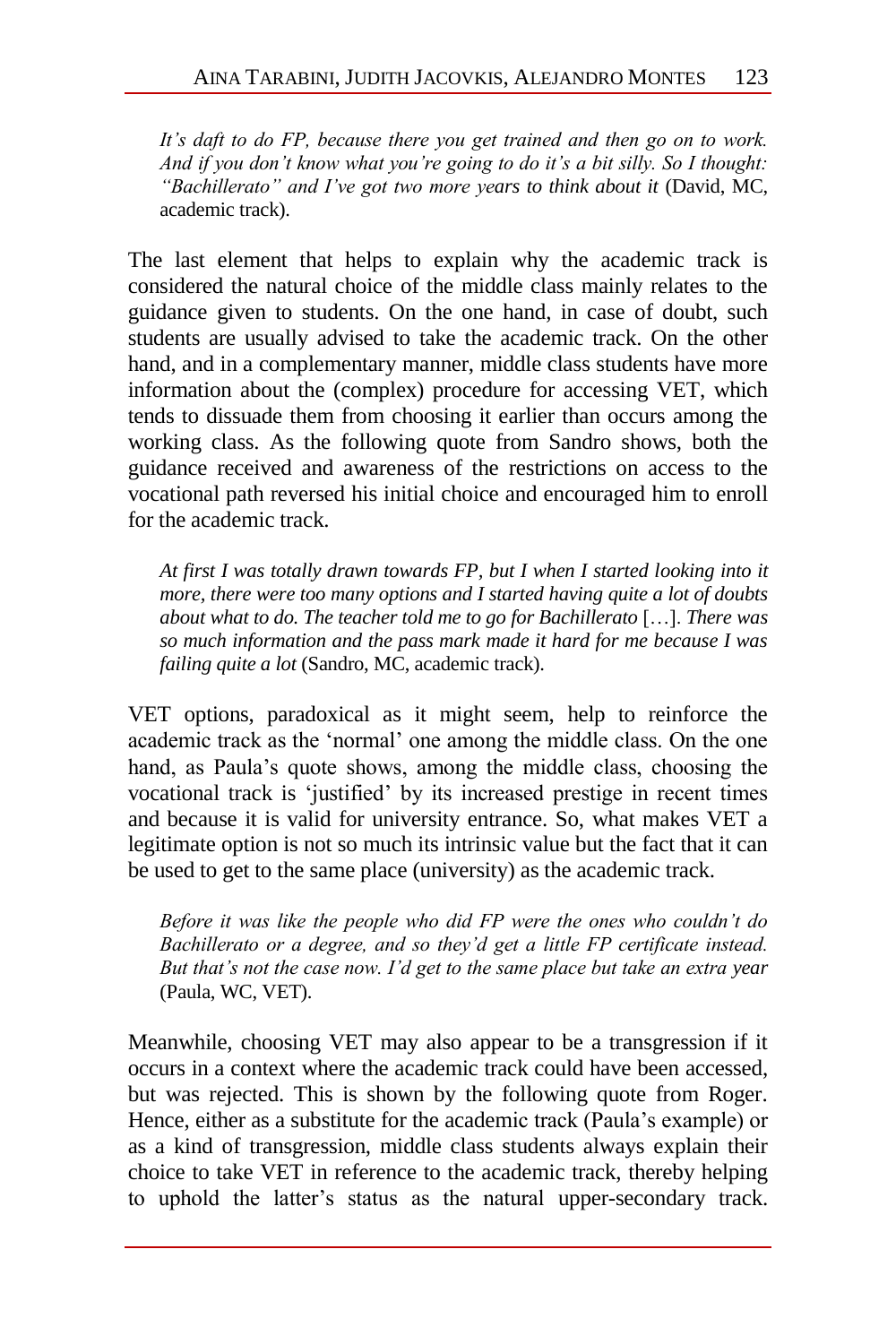Educational choices are of an eminently relational nature (Tarabini and Jacovkis, 2021).

[I was going to take Bachillerato] *but when I saw that option, it was like, "I really like make-up" and I don't care what they say, know what I mean?*  (Roger, WC, VET).

Turning to how working class students make their choices, VET is not only more frequent, but is also more normalized. When it comes to deciding what upper-secondary track to follow, it is not that VET is taken for granted, but it is considered not only a feasible but also an acceptable option. The following quote from Laia shows how she turned down the 'normal' and socially prestigious track and opted, with her family's support, to take VET, even though that was not one of her original intentions.

*I* was always convinced that *I* wanted to do a scientific Bachillerato […]. *But as I had had such a tough time in the final years of ESO* [Compulsory Secondary Education]*, I'd get stressed out if I went there.* […] *My parents told me I should look for an FP. Of course, the idea I had in my head at first was one of "you get a good grade, Bachillerato; you get a bad one, you're no good, so do FP"* (Laia, WC, VET).

Laia's quote reflects another central element of working class discourse: the weight of the difficulty attributed to the different educational tracks, and of their ability when deciding between tracks. On the one hand, difficulty still tends to be associated with the academic track. This discourages many young people from choosing it, so not only are they ruling out an option that might be available to them, but they also view VET as being easier, which may not actually prove to be the case. On the other hand, and in a complementary manner, there is a prevalent idea that VET is chosen when one is incapable of taking the academic track («They've always said that VET is for idiots», Virginia, WC, VET). Moreover, there is a feeling that VET is not about continuing to study: «*Well, they actually said that I could carry on studying, but I ended up having second thoughts and chose this*» (Pol, WC, VET). This notion is shared by the middle and working classes but, judging from the tracks that most of them tend to end up taking, it has very different impacts since, as we have seen, the former tend to follow the track for «people who study».

The difficulty attributed to the academic track and easiness associated to VET seem to be grounded on school and guidance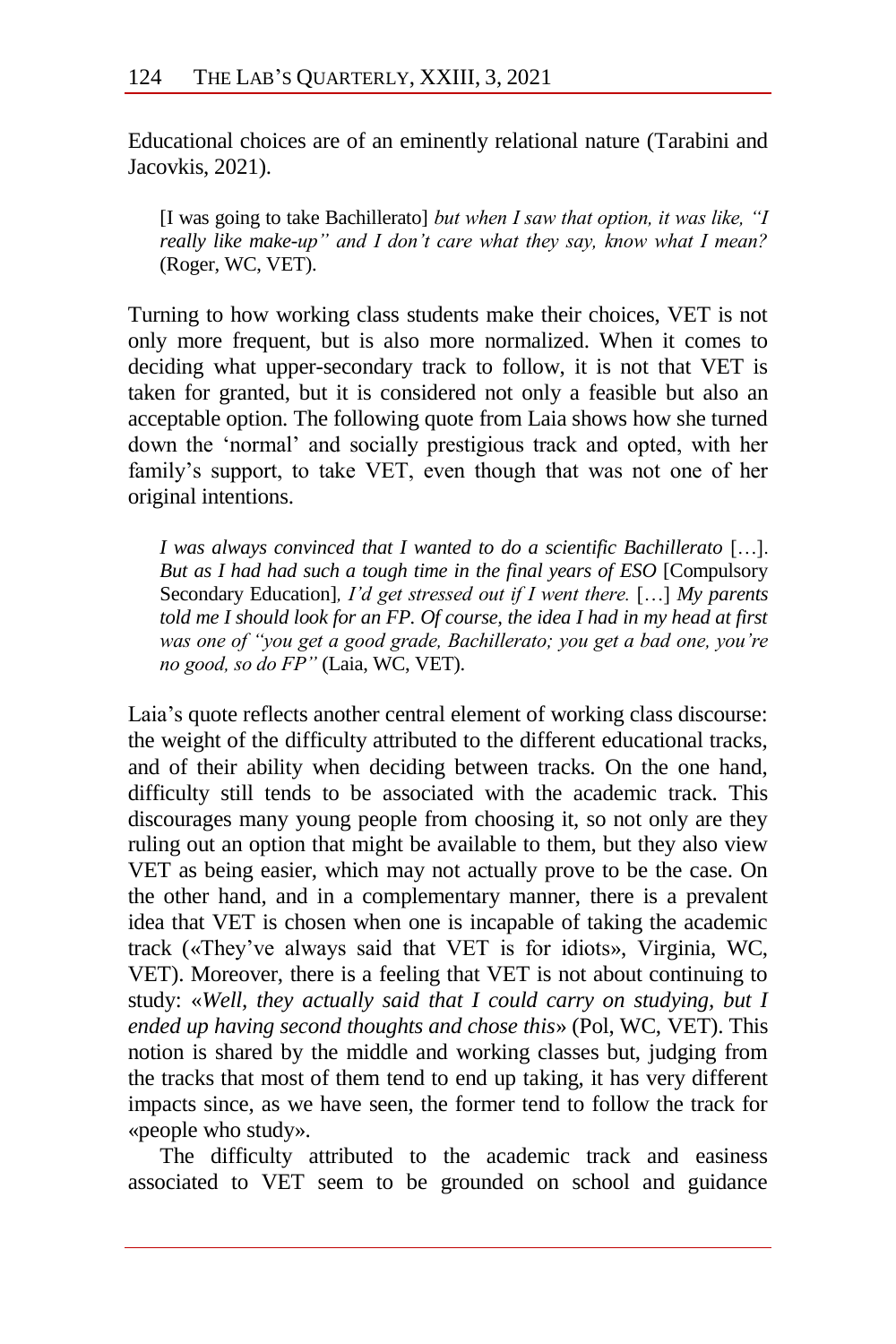practices that reinforce this dichotomous and biased view (Bonizzoni, Romito and Cavallo, 2016). First, streaming by level during lowersecondary education<sup>7</sup>, and its impact on choices, appears much more frequently in working class rather than middle class discourses. The possibility of accessing the academic track is, for many young people, limited by their assignment to low-level streams at earlier stages of their education. This explains why the academic track is often not even an option for the working classes, not only in cognitive but also structural terms. A large part of the literature shows how the working class is overrepresented in low-level streams and this explains why it is materially and structurally impossible for these students to opt for an academic track. Omid, for example, never even considered the option of pursuing an academic track.

*No, I didn't think about it. To be honest I wouldn't be any good at it. As I told the teacher, if I want to do Bachillerato I'd need to get into the intermediate stream; the bottom stream can't do Bachillerato* (Omid, WC, VET).

Second, teacher guidance tends to offer fewer alternatives to struggling working class students than those offered to a similar kind of middle class student. As Amaia's quote shows, the academic track is discouraged as an option for working class students who struggle to pass lower-secondary education, but that does not seem to be the case with middle class students. On the other hand, as Albert points out, the best-performing students are encouraged to choose the academic track in order to have «a good future». We will return to the matter of the future in the following section.

*I don't think they should say that. Teachers shouldn't say anything. They could have told me that I wasn't up to Bachillerato, because of my grades, but I was in a stifling atmosphere* (Amaia, WC, academic track).

*Someone in my class got 8 and 9 but wanted to do FP and the teachers said "you're a clever lad, why would you want to do FP?"* (Albert, WC, VET).

The elements that characterize the natural choices of the working class tend to reinforce a more negative image of VET than that of the academic track. We note that, unlike the desirability of the academic track, VET is acceptable: it is chosen because one does not have the abilities required for the academic track, and because one's record and

 $<sup>7</sup>$  Although formally comprehensive, lower-secondary education often recurs to</sup> practices involving streaming by levels, especially in the final years.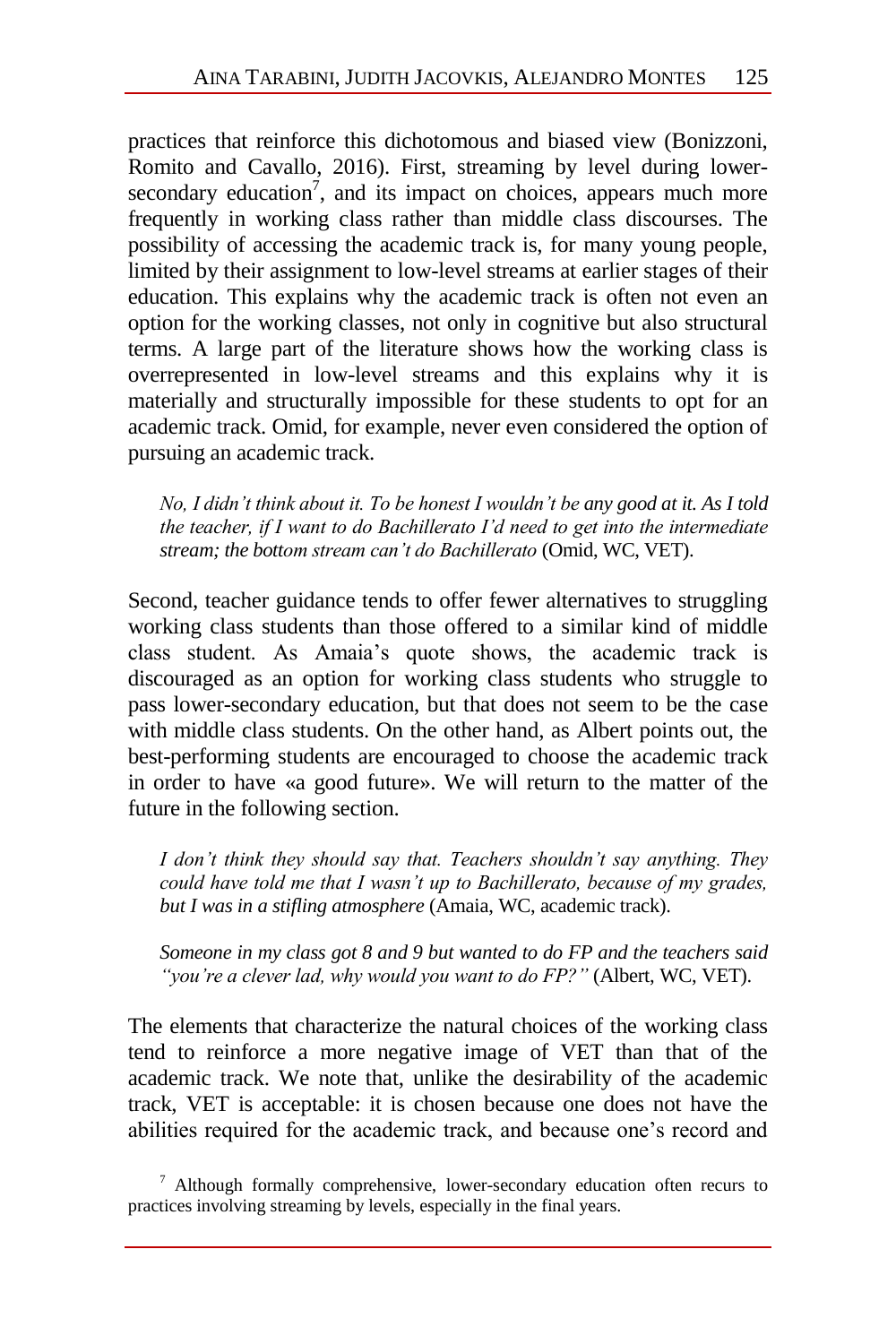guidance during lower-secondary education recommend it. So what happens when young working class people choose the academic track? As we saw when middle class students make unconventional choices, when working class students pick the academic track, their arguments help reinforce the hegemonic choices within their social class.

On the one hand, Amaia was surprised to begin the academic track and find it was not as difficult as she had expected, which frames her choices in a context of individual ability rather than collective possibilities and limitations. It is not so much that she has a better assessment of her own ability but a lower one of the track (it's not that I am capable, but it's easier than they told me). Implicitly, then, it is acceptable for students to be classified on the basis of attributed abilities that, far from being neutral, are linked to what is considered valid and valued by the school institution.

*Bachillerato is overrated. In fourth year* [the last year of lower-secondary education] *they'd say, "Bachillerato is very difficult". But it isn't that bad. OK, you have to study, but you can pass it if you want* (Amaia, WC, academic track).

Meanwhile, the transgression represented by choosing the academic track despite being advised to enroll for VET refers again to what young people are considered to be or not be capable of doing. This is in contrast to what we saw with middle class 'transgressive' choices, which somehow suggests that students are wasting their potential when opting for VET.

*But I had second thoughts. I said I didn't want to do VET and although my mum was on the headmistress's side, and the teachers were on the headmistress's side too* […]. *I did what nobody thought I would choose to do. I chose Bachillerato* (Darío, WC, academic track).

So, the type of discourses that explain choices, whether natural or unconventional, contribute to the hierarchical image of the tracks, and to an individualization and naturalization of young people's choices.

## 4.2. *Choices guided by the future*

While the previous section showed how young people from different social classes naturalize their educational choices based on arguments related to prestige, inertia and/or ability, in this section we will see what arguments they use to explain their choices in terms of the future,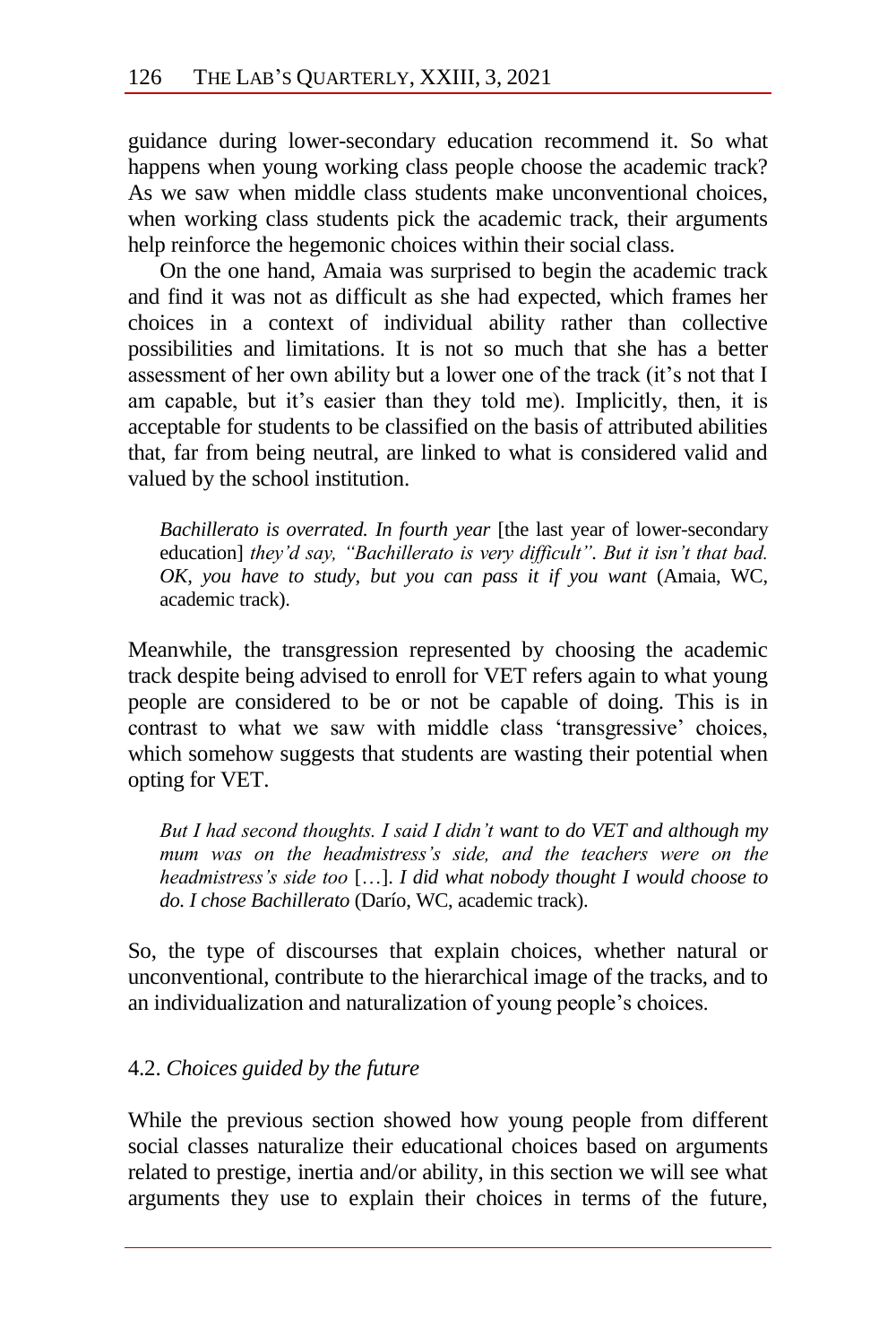exploring how that future is imagined, projected and materialized in a profoundly unequal way depending on social class.

The first element that emerges from the analysis of the interviews with young middle class people is that their expectations and aspirations are associated to liberal professions that are closely linked to university degrees. Thus, their choice of upper-secondary education track, and more specifically the academic track, appears to be a necessary and taken-for-granted step towards university entrance and maintaining the family's social position. On the contrary, their narratives suggest a clear relationship between the choice of a vocational track and access to less qualified segments of the labor market. María's quote exemplifies this idea. In her opinion, the academic track was the only possible option for maintaining her employment horizon.

*I was quite sure that I wanted to do Law, there was no other option. So, if you know you want to be a hairdresser, you do VET. I didn't want to do that.*  (María, MC, academic track).

In fact, the idea of choosing an educational track to ensure quick access to the labor market is totally absent from young middle class people's narratives, but as we shall see later, it is a central element of working class ones. As we have seen, for young middle class people the future inevitably involves academic continuity and going on to higher education. For them, VET is perceived as entailing the risk of downward mobility (Bourdieu, 1979), and if they can avoid it, it is not a risk they are willing to take. In terms of its different meanings, our analysis hints that this drop in class is viewed as a loss of both inter and intra-generational social standing (Peugny, 2009). On the one hand, young people from the middle class are worried that they will not achieve the equivalent social status to that of their parents; on the other, they express uncertainty about the risk of losing their social position or the difficulty holding down a stable job throughout their professional career. Faced with these uncertainties, which are so typical of the changes to society and labor of our time, middle class students choose the educational track that can best equip them for this uncertain future.

*I wanted to do performing arts, a bit of dance, but I thought again and chose Bachillerato, partly because my parents were against the idea... "It's difficult, you won't find work, you'll struggle to get by". So in the end I chose audiovisual Bachillerato and we were all good with that* (Pau, MC, academic track).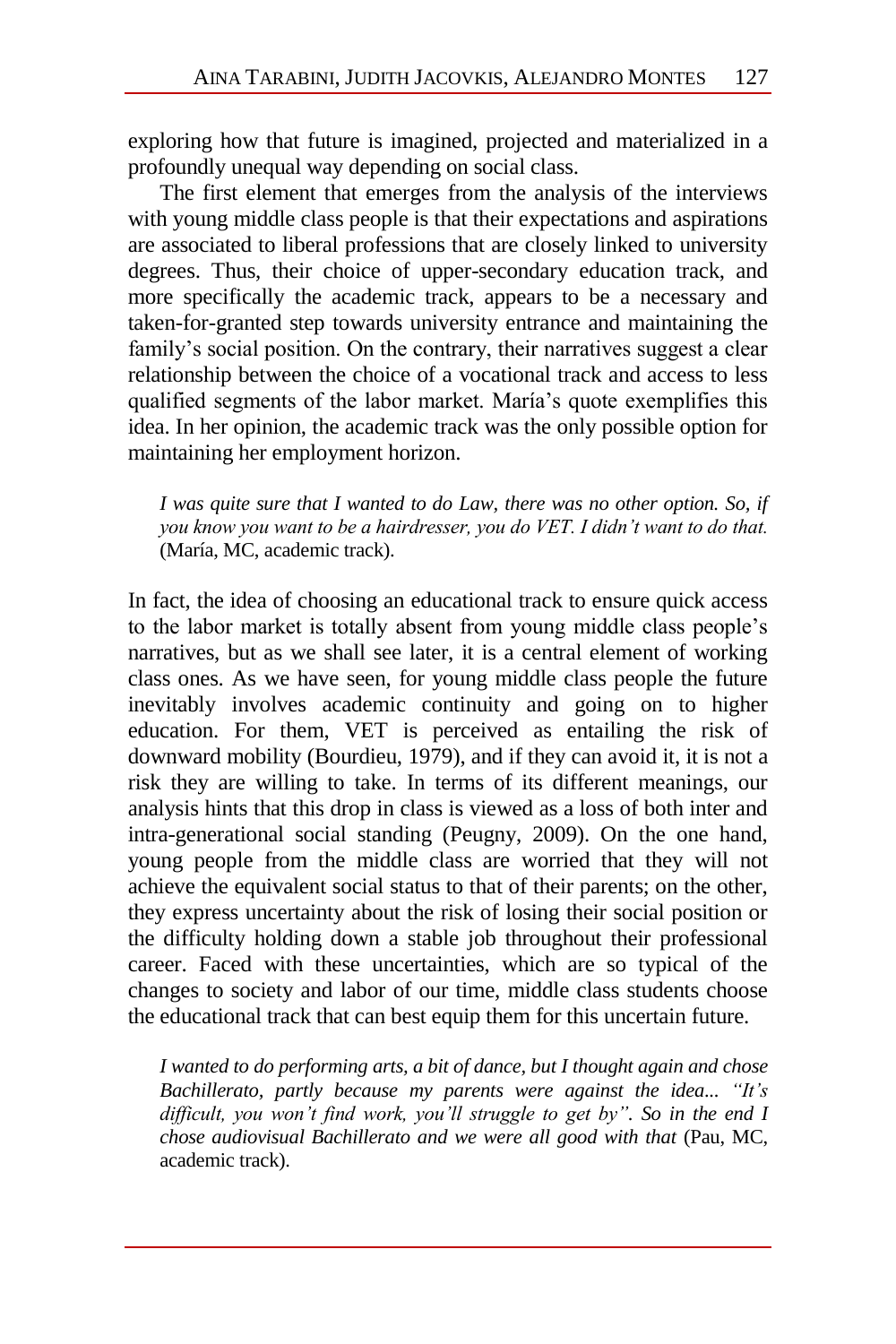A second element to understand the role of the future in middle class narratives is linked to the maintenance of job expectations, even when people's initial plans change. When they realize that due to their academic performance they will probably not be able to access the job sectors that they had always imagined, they employ choice strategies that allow them to continue aspiring to employment in the liberal professions sector. These strategies usually involve taking the academic track options that are perceived as 'easier' or, as will be seen later, the more prestigious VET options. Francesc, however, didn't even change his choice of track. He simply opted for a labor niche that, with no loss of social prestige, is better adapted to his situation. Furthermore, as seen in the previous section, Francesc's professional target (nursing) would fit with the choice of a VET program that would qualify him to practice that profession. However, he still prefers the academic track because he assumes that it will open more doors for him in the future.

*When I was small I wanted to be a surgeon, but I realized that would be very difficult. Then a doctor, but even that would be difficult for me. I've ended up as a nurse. Well, not as one, but wanting to be one* (Francesc, MC, academic track)

In the case of young middle class people who opt for VET, we have already seen that they do so from a strategic logic that, underpinned by the mobilization of the capital available to them, will enable them to maintain their high employment horizons. So, after a process of systematic collection of information to find out which track would offer them the best future opportunities, middle classes students opt for a VET program that, in a very internally segmented sector, offers considerable prestige. As previous research has noted (Atkins, 2017; Tarabini and Jacovkis, 2020), VET is not only highly segmented compared to the academic track, but is also internally hierarchized, which helps to reinforce the logic behind middle class strategic choices and, therefore, the processes of social reproduction through educational choices. The tendency to segment education systems and school choice processes hence adopt a clearly two-way relationship.

As a result of this dual segmentation (in relation to the academic track and within VET itself) young middle class people who choose VET only consider options that, due to the kind of jobs they lead to, will enable them to maintain or improve their social position. As Bourdieu (1979) affirms, as a result of contemporary social changes, in order to maintain their social status, the most advantaged groups not only need to accumulate capital, but also need to be able to expend it in the most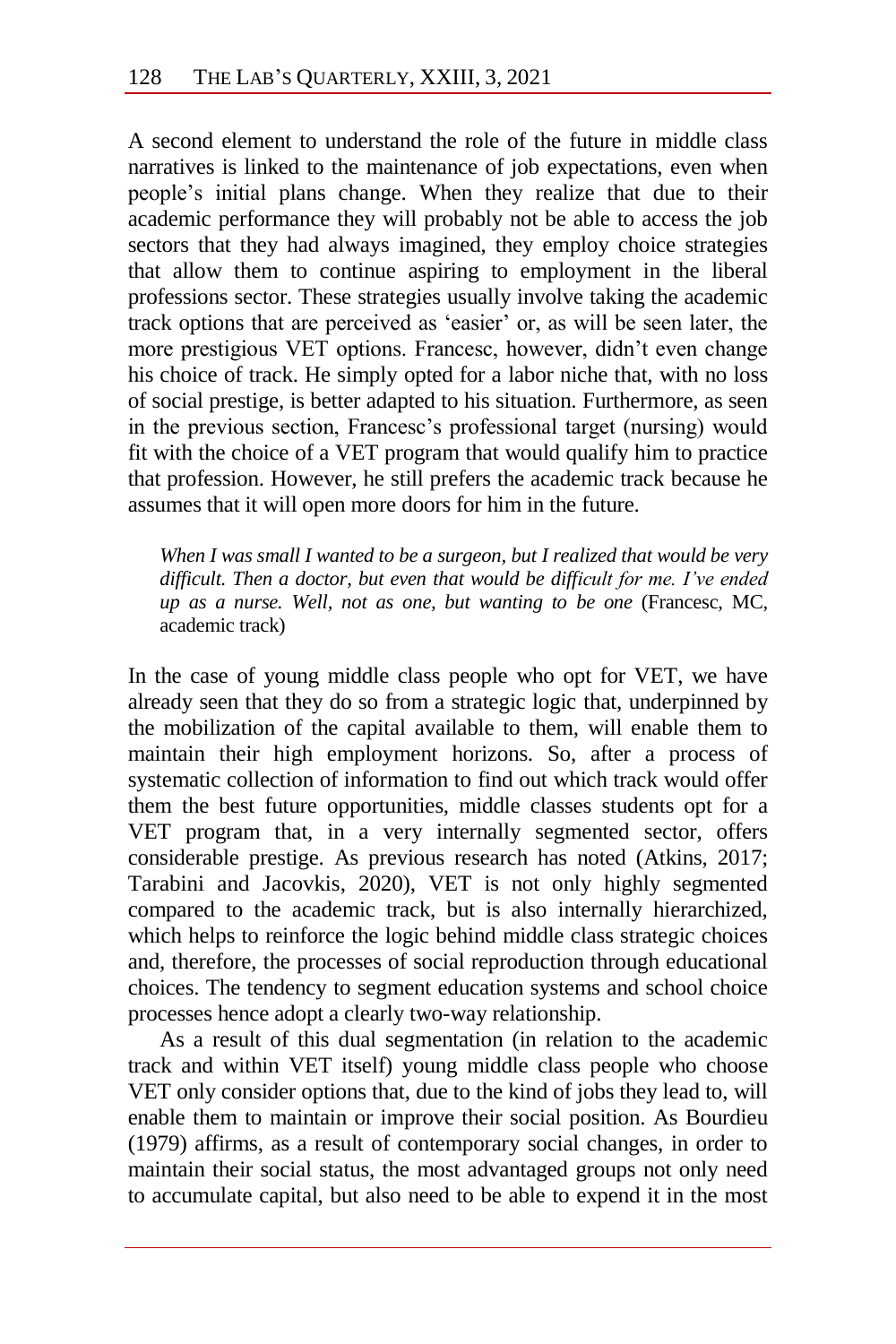strategic way in each social field. A change of direction towards new professions, such as characterization and sport, on the basis of VET is a strategy that the middle classes precisely use to conserve their place in the class structure.

*When I finish this I was hoping to do VET, but not aesthetics and beauty, but makeup and characterization; and once I finish that, there's a really good course at a makeup school, and you come out there with a job. It's private and expensive* [...]. *So I'd have lower and upper-secondary and the course, and I think that would be enough to get me into what I want, which is characterization… movies, theatre, TV... as my father is lucky enough to know people on TV3 and Antena 3* (Roger, WC, VET).

Likewise, given the material or perceived impossibility of being able to take the scientific academic track, as shown by Paula's quote, the choice of a health VET is discursively legitimized as the best strategy to ensure successful employment and, at the same time, to develop one's personal tastes and skills.

*I have always enjoyed the sciences. I think it has to do with my school experience because in science there's a practical part, when you get to touch things, and I like it. When they told me what you study on an assistant nursing VET course, I decided not to do Bachillerato. It was doing another two years of social science, Catalan, Spanish, English, all stuff that I'm not bothered about* (Paula, WC, VET)

Moreover, when young middle class people choose VET, they do so, as we saw in the previous section, without renouncing a university horizon, which continues to be part of their future aspirations. So, unlike working class students who, as we shall see, choose VET because it can help to find employment quickly, the middle classes choose it as an 'alternative track' towards the same destination: university. In fact, it is because middle class youngsters still aspire to university that they are able to keep up the standards of their social class in terms of lifestyle and quality.

As we observed in the previous section, the choice of VET by the middle class is also related to their knowledge of the educational and employment options offered by the different educational tracks. They not only collect information from official sources, but also from informal social interactions – 'hot knowledge', as Ball and Vincent (1998) called it ‒, which puts them at a considerable advantage because, first, they are able to decipher the complex VET entrance procedure and, second, they are able to make the best possible decisions in terms of their professional future. It should be noted that although we said earlier that a part of the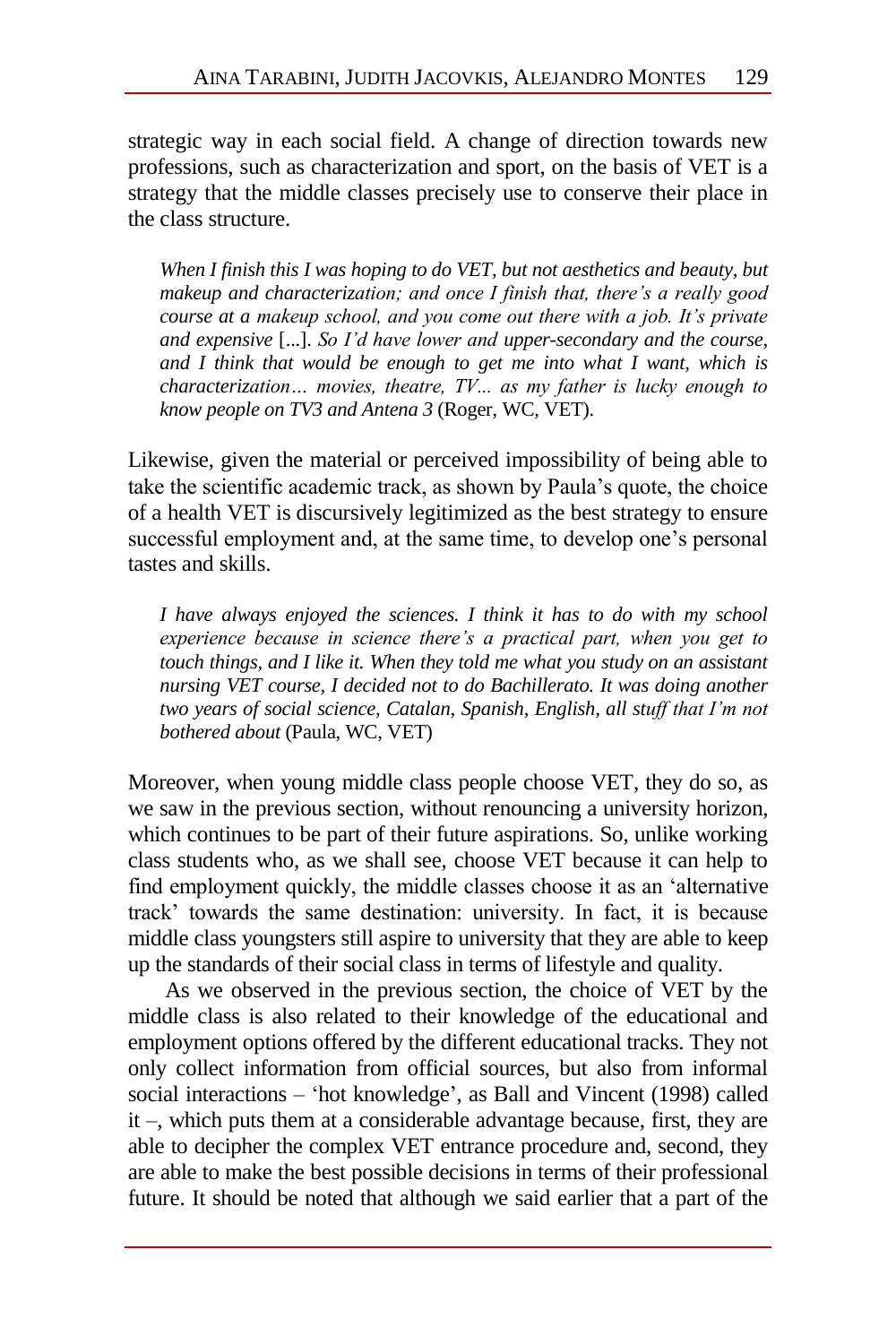middle class chooses VET as an alternative means to get into university, not all VET options lead directly to university degrees. Expansion on this matter would be veering too far from the objective of the article, but it seems clear that having adequate information about the VET options that can open the most doors in the future is undoubtedly a middle class strategy for maintaining status with regard to their educational choices. Marina's case exemplifies how the middle class utilize information when deciding between educational tracks.

*In third year ESO* [Compulsory Secondary Education] *I went to the teaching fair, even though the school didn't encourage us to go, and I also accessed it through a website, and you could see each option and the professional opportunities they had; in the third and fourth years I was especially looking to find out more* (Marina, MC, academic track).

Turning to the logic behind the choices made by working class students, their employment horizons suggest very different future scenarios. For these young people, access to the labor market seems to be a more pressing need and their imagined jobs do not necessarily require university entrance. Indeed, for them, access to VET and learning a profession, represents a 'quick' opportunity to improve (or not impoverish) their current socioeconomic conditions. The risk of downward mobility that we alluded to earlier therefore operates in a clearly different and unequal way for middle class and working class youngsters, both because of their mind-sets and their practical achievements. This coincides with the idea explored in the previous section that the working class views VET not only as a feasible option, but also an acceptable one. It is a suitable option for 'people like them'.

*I chose electricity because of the work that comes after, because I have friends who've worked in it before and they told me that if I could study that, then it would open doors in the future* (Pol, WC, VET).

In fact, the choice of VET fits with the immediate environment of working class youngsters, mainly because of the large number of friends, acquaintances and relatives who have followed the same educational track. This generates a stock of experience archives (Gale and Parker, 2015) that marks the difference between possible and reasonable options. For young working class people, VET is not only a reasonable option because of the employment opportunities it offers, but also because it fits materially and symbolically with their universes of reference.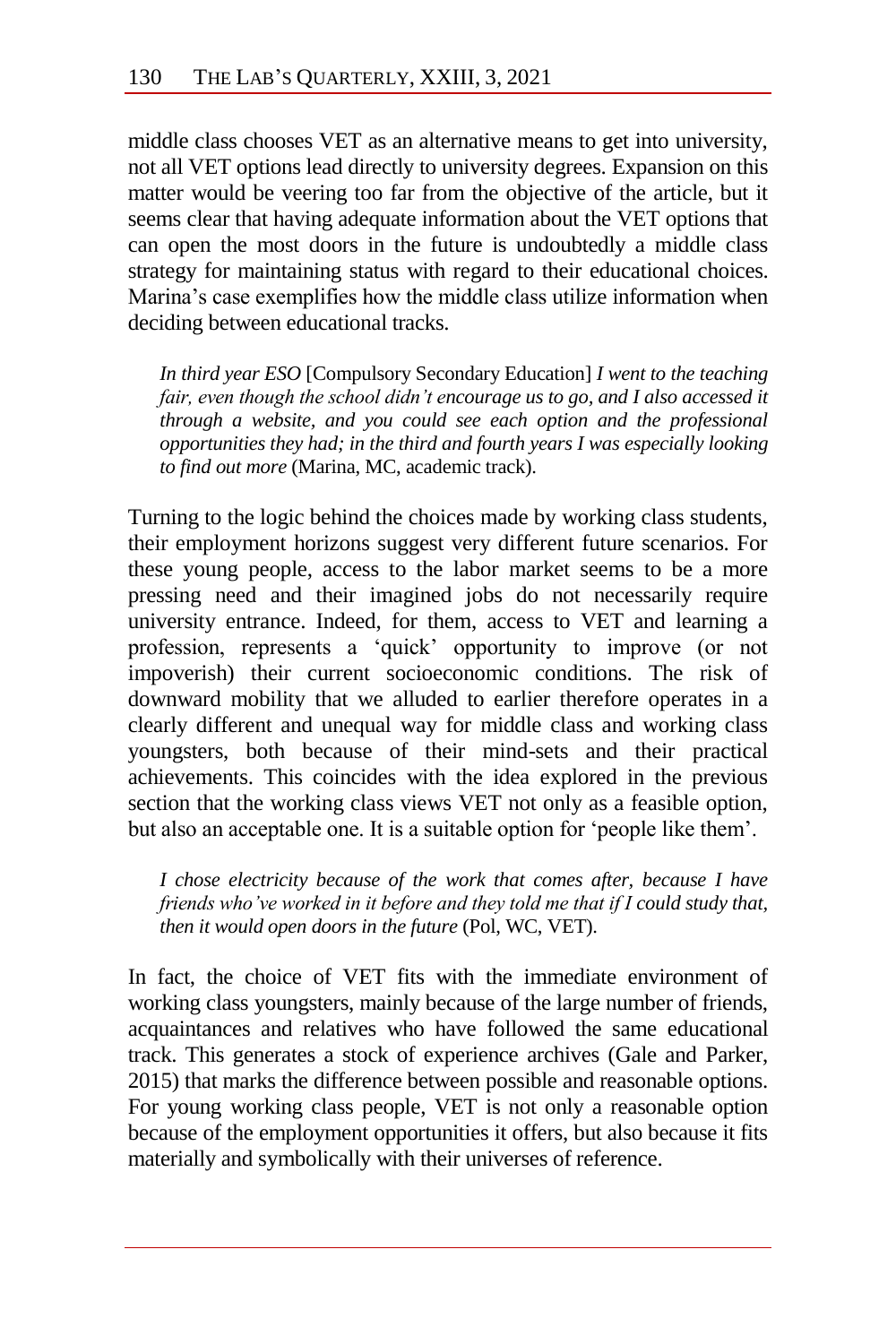Alexia's quote is most enlightening in this regard. She dreamed of studying Fine Arts and to do so she considered studying an artistic academic track option. However, art was not perceived as a professional sector with a future and less so for 'someone like her'. She ended up opting for a mechanics VET influenced by her father's tastes. Unlike young middle class people, for the working class a change to one's initial plans is associated with what is available in one's most immediate environment, and so the needs to be covered are too. This situation highlights the importance of the social and family context for constructing different and unequal vocations among young people of different social origin.

*In fourth year ESO I was wondering what I was going to do. I first thought of Fine Arts, but then I said: "there's no future in that, art today doesn't…" So, I chose mechanics* […]. *It came from my dad, because he loves cars.* (Alexia, WC, VET).

While the majority option among working class youngsters, as we have seen, is VET, those who choose the academic track do so while maintaining the instrumental logic of being guaranteed access to specific training. Although the young working class people who choose the academic track also aspire to a place at university, their choices seem to be oriented towards the options that are considered 'easier', and in their narratives they emphasize the importance of not overprolonging the time invested in their studies. Likewise, several young people express doubts about the choice, saying that in case of 'failure' they would choose to switch tracks to VET.

*In my case, I chose a social Bachillerato because it's what opens most doors. In a scientific one I'd be doing retakes* […]. *So I spoke to my parents and they told me to start, and if I found it too hard, no worries. Not everyone is cut out for the same thing, and I could go do something else* (Amaia, WC, academic track).

Once again, knowledge of the educational and employment options offered by the different tracks helps to understand the framework in which the choices and future horizons of young people of different social classes are configured. Hence working class students frequently base their choices on the information available via official channels (mainly websites) and they do not get the 'hot knowledge' that the middle classes do (Van Zanten, 2009). This means they are unaware of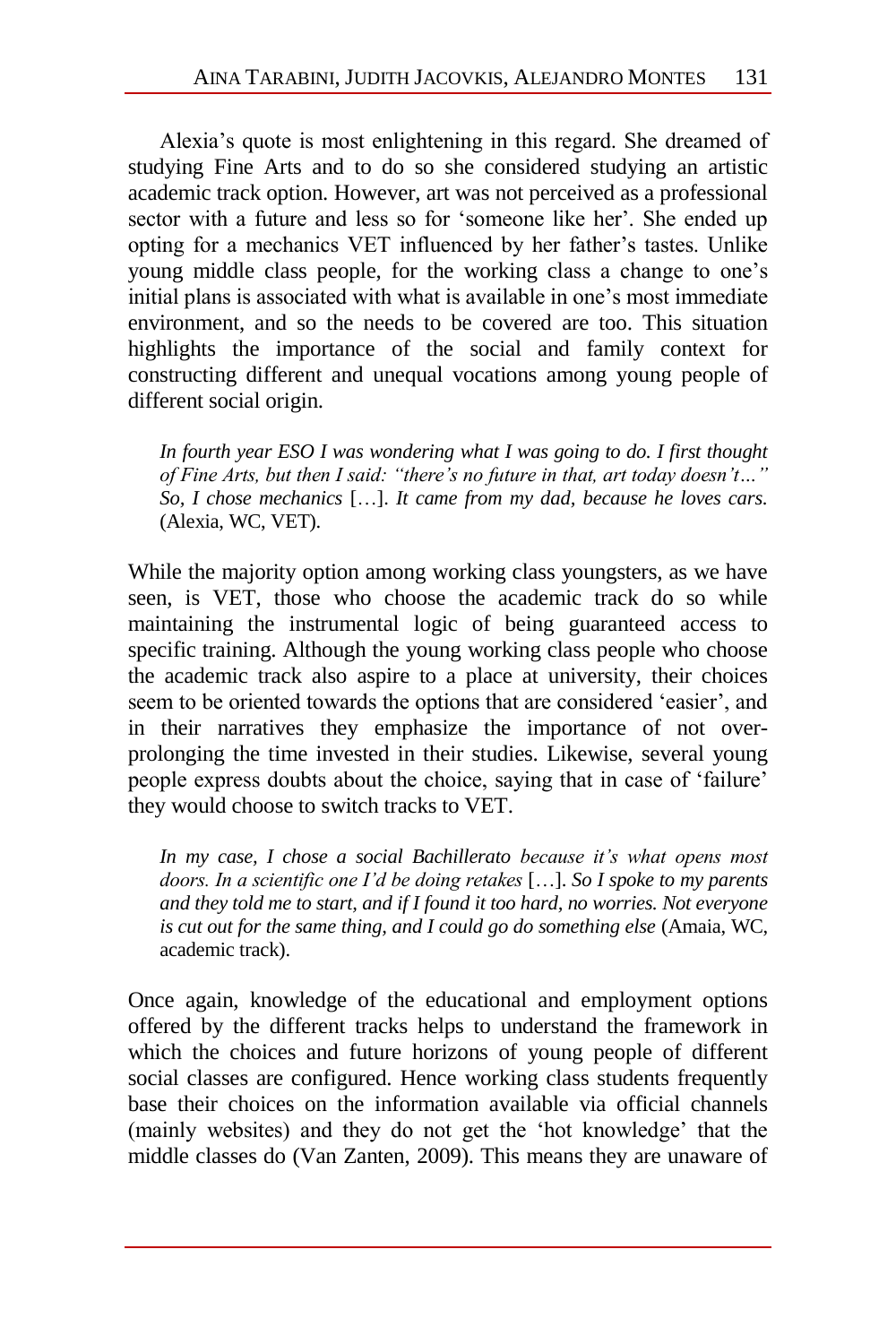some of the implications of choosing one track or another, for example, in relation to the labor niches offered by different VET options.

Finally, it is important to highlight the role and influence exerted by the family and teachers when it comes to modeling the 'most suitable' future scenarios in the mind-sets of working class youngsters. As the questionnaire has shown, families and teachers seem to play a bigger role in the choices of working class students than in those of the middle class. In fact, the family plays a central role in restricting the choice processes of working class students to the extent that, rather than the existence of limited aspirations, it is precisely families that foster the profound effect of structural conditions on the possibilities for choosing, imagining and specifying future scenarios.

*There are five of us at home, and at the moment my father is the one who's working. He told me I could do Bachillerato if I wanted but I should do VET so then I can work and do a bit to help at home* (Albert, WC, VET).

### **5. CONCLUSIONS**

The aim of this article has been to further our understanding of the relationship between tracks and social class, focusing on the logic behind the choices made by young people with regard to uppersecondary educational tracks in Spain. The existing research in this field has shown evidence for the close relationship between the stratification of education systems and the reproduction of inequality in terms of social class (Nylund, Rosvall and Ledman, 2017; Shavit and Müller, 2000). Furthermore, the earlier the split into academic and vocational tracks, the more segmented they are, and the greater the correspondence between social, educational and labor structures (Dupriez, Dumay and Vause, 2008).

Likewise, research in the field of school choice has evidenced their social, relational and contextual nature (Tarabini and Ingram, 2018; Reay, 2018). Any choice process within the education system (or the educational field and its respective subfields in Bourdieu's terms) implies a mobilization of capital, networks, affections and aspirations that cannot be understood from a purely technical, instrumental or rational perspective. Rationality, as Hodkinson and Sparkes (1997) claim, is pragmatically defined in the framework of contexts of opportunity that are simultaneously objective and subjective; structural and cognitive (Ball *et al*., 2002).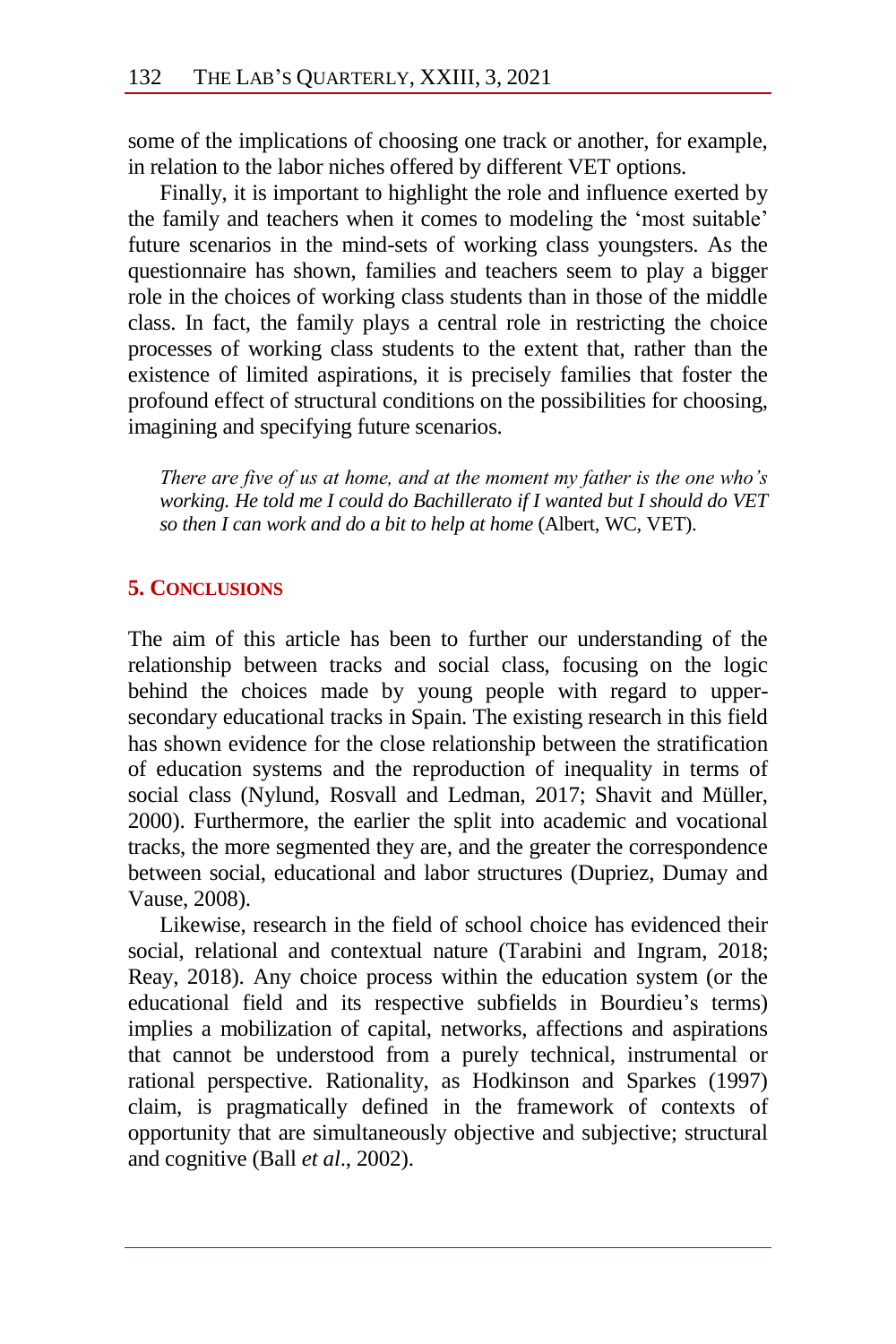Research in this field has also proved the relationship between the stratification patterns of education systems and the effects of school choice processes on the reproduction of social inequality (Seghers, Boone and Van Avermaet, 2019), i.e. the most institutionally segmented systems reinforce an interpretation of the logic behind these choices as a result of individual interests and abilities rather than as a product of specific opportunity structures. In turn, systems with the greatest margins for school choice encourage the social segmentation of educational options by seeking differentiation in order to attract different profiles of students. Overall, the articulation between segmented choice logics and the differentiation of the educational offer reveal the relational nature of choice processes at school (Tarabini and Jacovkis, 2020).

Our analysis provides new evidence to understand the dual segmentation of educational choices, by class and by track. It does so by analyzing how young people explain and give meaning to their processes and reasons when making their choices. The analysis was conducted in Spain, a formally comprehensive system up to uppersecondary education and a sub-protective transition regime (Walther, 2006). Specifically, a mixed method research study was designed based on two phases: in the first phase we have seen how young people of different social classes are distributed across the two upper-secondary education tracks and we have identified the main reasons that they attribute to their choices. In the second qualitative phase we have examined the differences and similarities between the discourses of middle and working class students when describing their choices as more or less naturalized processes or guided by future options. The main results of the analysis are as follows.

First, we have observed that the academic track is, for both the middle and working class, the educational track par excellence, the one that forms part of choices that are taken for granted. However, the naturalization of the academic track is manifested differently by the different social classes. This has profound implications in terms of the reproduction of social inequality. For the middle class, the automatic choice of the academic track is explained by the combination of symbolic and material possibilities that leads them to choose the most prestigious educational track. On the one hand, VET is not perceived as an acceptable or appropriate track for 'people like them' (Bourdieu, 1990) and, on the other, they are able to access the capital with which they can identify and sustain the best possible choice of academic track. It is also the middle class that has the most time to delay their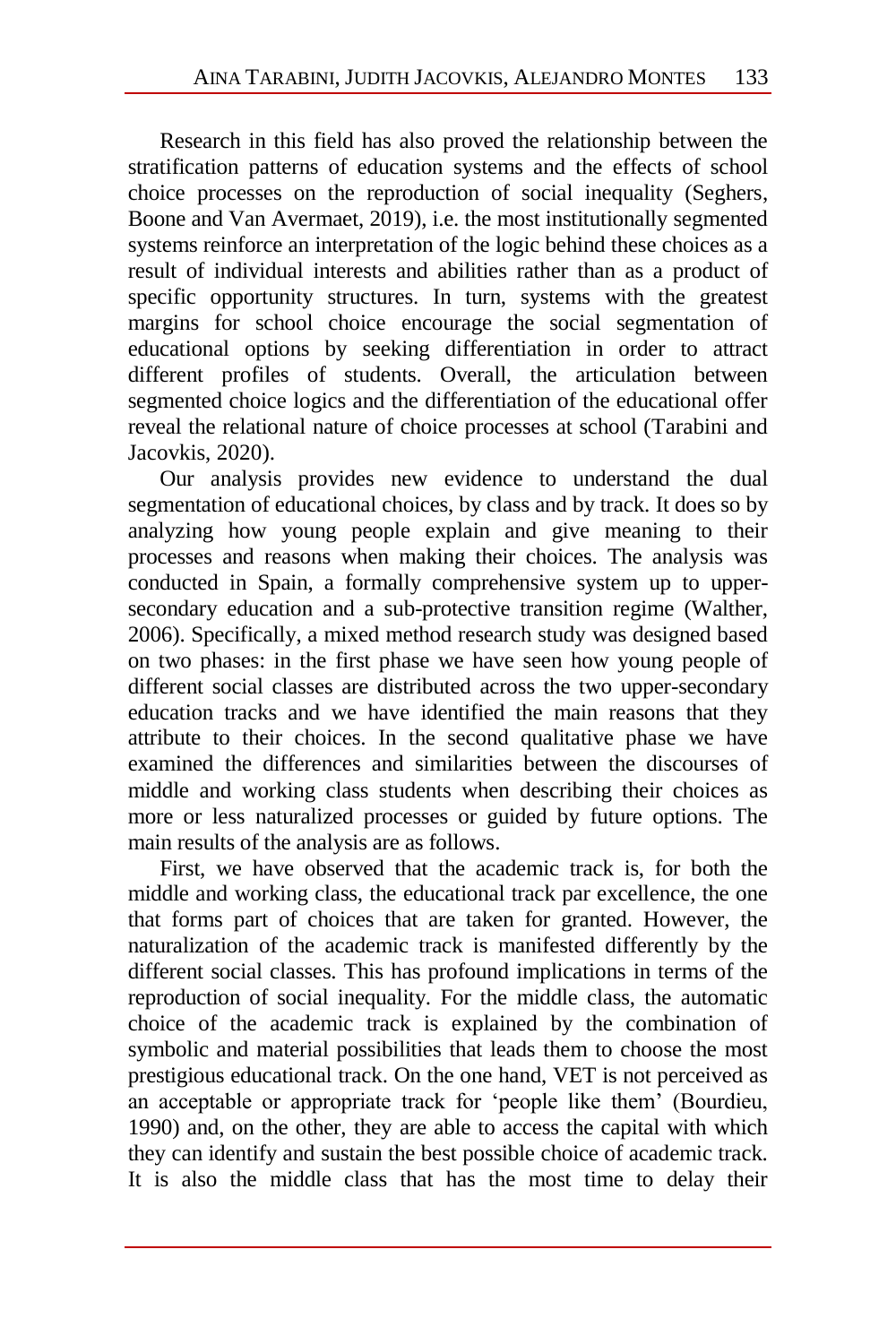educational choices and that has the support of teachers who systematically guide them towards the most prestigious educational tracks (Bonizzoni, Romito and Cavallo, 2016). Moreover, when middle class students opt for VET, they do so from a logic of transgression that, paradoxically, helps to reinforce the idea of the academic track as the 'normal' one. In other words, if they do not take the academic track, it is not because they can't or do not recognize its value, but because of a process of self-affirmation of their own agency that associates that educational choice to personal requirement.

Second, the naturalized choices of the working class allow them to apply a practical sense through which VET is perfectly acceptable to 'people like them'. Moreover, rejection of the academic track by young working class people is often explained by the attribution of greater difficulty to the academic track and by students questioning their own ability to cope with the demands. As previous research has pointed out (Colley *et al*., 2003), the learner identities of VET students are often configured, and this is especially so in the case of the working classes, from a lower-secondary education experience marked by low grades, fails, retakes and, on many occasions, assignment to remedial or lowlevel streams. This downgraded identity prevents them from aspiring to the academic track, which is socially and institutionally articulated in terms of closed social parameters within which only the 'most apt' can have a place. Furthermore, such educational experiences not only generate inclinations towards self-exclusion among working class youngsters, but also materially and structurally dissuade them from taking the academic track. That is why VET can be viewed as a 'nonchoice' among these young people.

Third, and regarding future horizons (Hodkinson and Sparkes, 1997), the analysis has revealed that the expectations and aspirations of young middle class people are aimed at liberal professions that are closely associated to university degrees. These ideas play a central role in explaining the choice of educational track. Based on a behavior aimed at avoiding any downward mobility at all costs, middle class youngsters choose the educational tracks and options that can offer them the best future opportunities. If they are unable to see out their initial plans, especially with regard to entrance to the academic track or some of the most prestigious VET options, they utilize their sources of information (Van Zanten, 2009), their contacts and their archives of experience (Gale and Parker, 2015) to ensure that, whatever they eventually do, they will uphold the status and differential nature of their educational choices.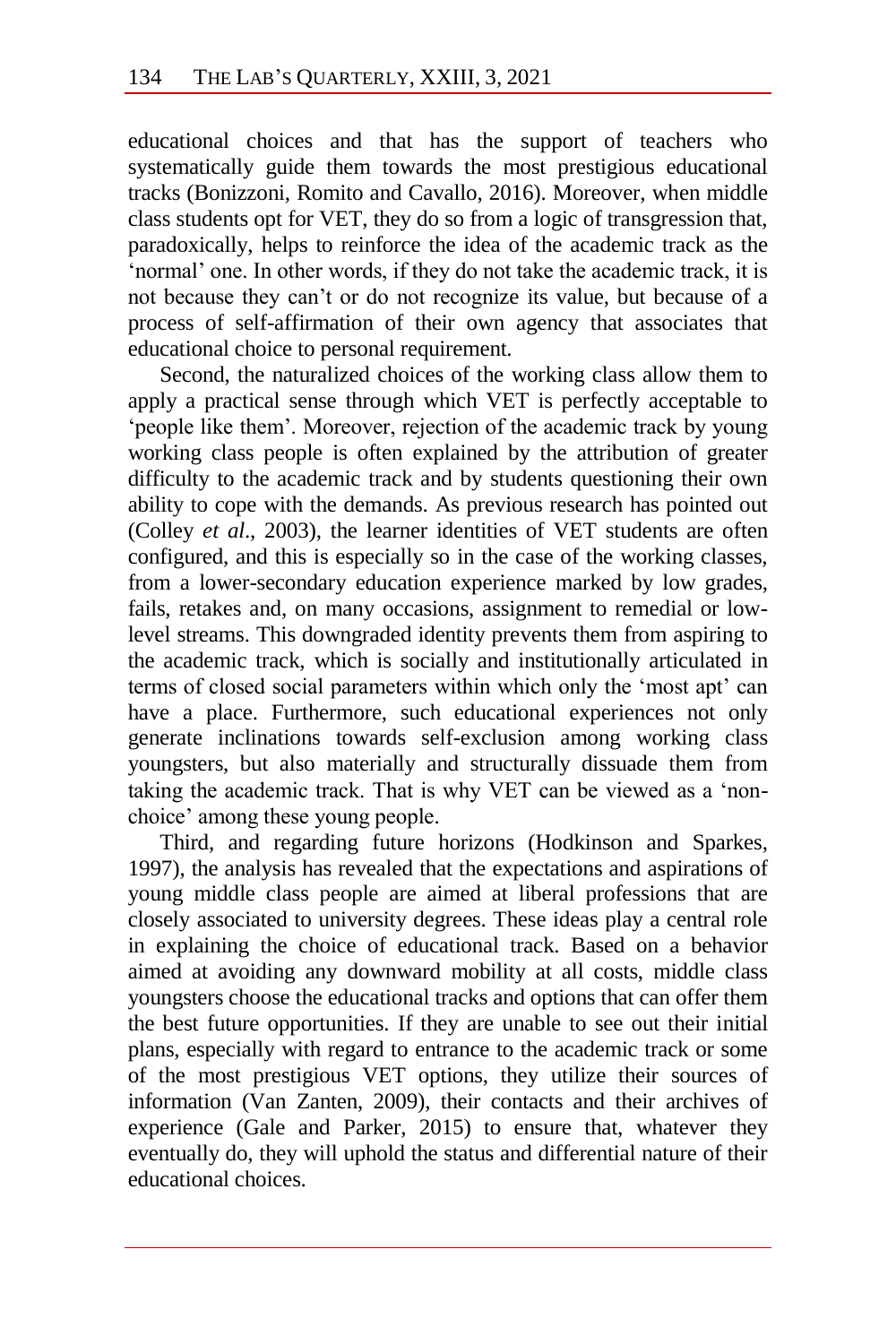Finally, the future horizons of the working class are shaped by the need to find employment as quickly as possible. While for the middle class the future is projected onto a distant, hazy horizon, for the working class it is part of the most immediate present. There is no future without work. And there is no time to indefinitely delay entry in the labor market. That is why for such young people the connection between educational track and employment plays such a central role in their choices. However, the high segmentation of the education system in which they move, together with their lack of capital, means that their choice strategies are materialized in profoundly different ways to those of the middle classes, and this has a major effect on their educational opportunities. This (among other factors) explains why it is the working and not the middle class that chooses less prestigious educational tracks, that is concentrated in educational sectors that will lead them to the most unstable jobs, and that often ends up opting for tracks that have no opportunities or future.

Overall, the article contributes to the existent literature on choice, tracking and social inequalities by proving that class differences are not only a matter of objective positions but also of incorporated and embodied dispositions in the selves. Class is about processes and relationships that combine material structures of inequality with diversity of personal experiences (Bathmaker *et al*, 2016). That way, the choice of an upper-secondary track is not only connected to the material possibilities it entails, but also a question of symbolic attributions; of complex senses of (dis)entitlement, (lack of) belonging and (dis)possession. Ensuring equal conditions for working and middle class' students to develop their educational trajectories implies a broader understanding of the impacts of class in all the domains of young people's lives and schooling experiences. Class is embedded in the grammar of the schooling, in the tracking of the system, in the valued knowledge of the school, in the social relationships outside of the school, in the neighbourhoods, in the feelings, in the selves. This generates radically unequal opportunities, both structural and subjective to choose Post-16 educational tracks and, overall, to ensure successful educational trajectories for all the students.

### **REFERENCES**

ARCHER, L. HALSALL, A., HOLLINGWORTH, S. (2007). Class, gender, (hetero)sexuality and schooling: paradoxes within working class girls' engagement with education and post-16 aspirations. *British*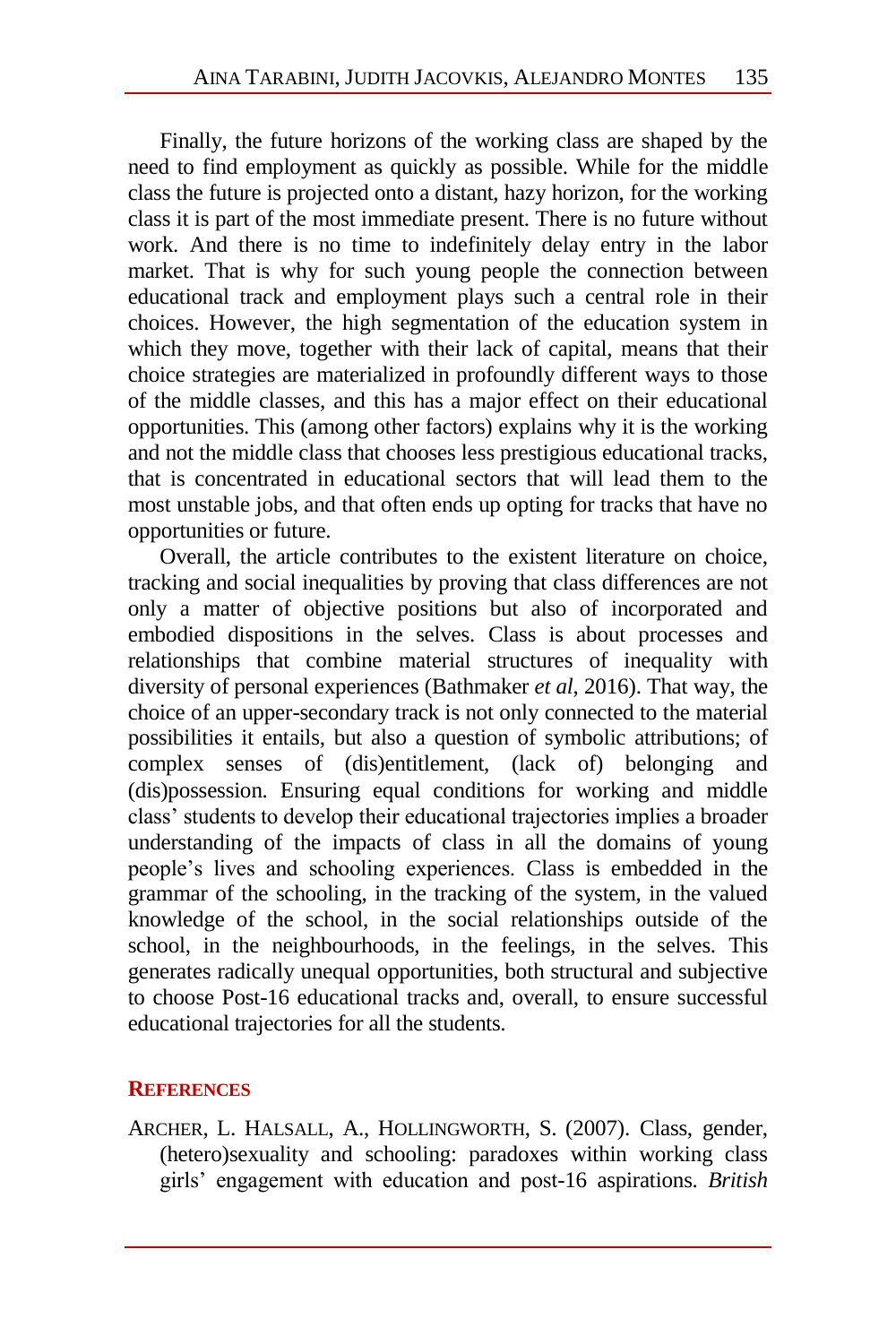*Journal of Sociology of Education*. 28(2): 165-180. Doi: [10.1080/01425690701192570](https://doi.org/10.1080/01425690701192570)

- ATKINS, L. (2017). The odyssey: school to work transitions, serendipity and position in the field. *British Journal of sociology of Education.* 38(5): 641-655. Doi: [10.1080/01425692.2015.1131146](https://doi.org/10.1080/01425692.2015.1131146)
- BALL, S., DAVIES, J., DAVID, M., REAY, D. (2002). 'Classification' and 'Judgement': Social class and the 'cognitive structures' of choice of Higher Education. *British Journal of Sociology of Education*. 23(1): 51-72. Doi: 10.1080/01425690120102854
- BALL, S., VINCENT, C. (1998). 'I Heard It on the Grapevine': 'Hot' Knowledge and School Choice. *British Journal of Sociology of Education.* 19(3): 377-400. Doi:10.1080/0142569980190307.
- BATHMAKER, A.M., INGRAM, N., ABRAHAMS, J., HOARE, A., WALLER, R., BRADLEY, H. (2016). *Higher education, social class and social mobility: The degree generation*. London: Springer.
- BONIZZONI, P., ROMITO, M., CAVALLO, C. (2016). Teachers' guidance, family participation and track choice: the educational disadvantage of immigrant students in Italy. *British Journal of Sociology of Education*. 37(5): 702-720. Doi: 10.1080/01425692.2014.982860
- BOURDIEU, P. (1979). *La distinction. Critique sociale du jugement*. Paris: Les Éditions de Minuit. Engl. transl. *Distinction: a social critique of the judgement of taste*. London: Routledge & K. Paul, 1984.
- BOURDIEU, P. (1990). *In Other Words: Essays Towards a Reflexive Sociology*. Stanford, CA: Stanford University Press.
- COLLEY, H., JAMES, D., DIMENT, K., TEDDER, M. (2003). Learning as becoming in vocational education and training: Class, gender and the role of vocational habitus. *Journal of Vocational Education and Training.* 55(4): 471-497. Doi: 10.1080/13636820300200240
- CRESWELL, J., CLARK, V. (2018). *Designing and Conducting a Mixed Methods Research.* London: Sage.
- CUCONATO, M., WALTHER, A. (2015). 'Doing transitions' in education. *International Journal of Qualitative Studies in Education*. 28(3): 283-296. Doi: 10.1080/09518398.2014.987851
- DU BOIS-REYMOND, M. (1998). 'I Don't Want to Commit Myself Yet': Young People's Life Concepts. *Journal of Youth Studies*. 1(1): 63-79.
- DUPRIEZ, V., DUMAY, X., VAUSE, A. (2008). How Do School Systems Manage Pupils' Heterogeneity? *Comparative Education Review*. 52(2): 245-273.
- EVANS, K. (2007). Concepts of bounded agency in education, work, and the personal lives of young adults. *International Journal of Psychology*. 42(2): 85-93.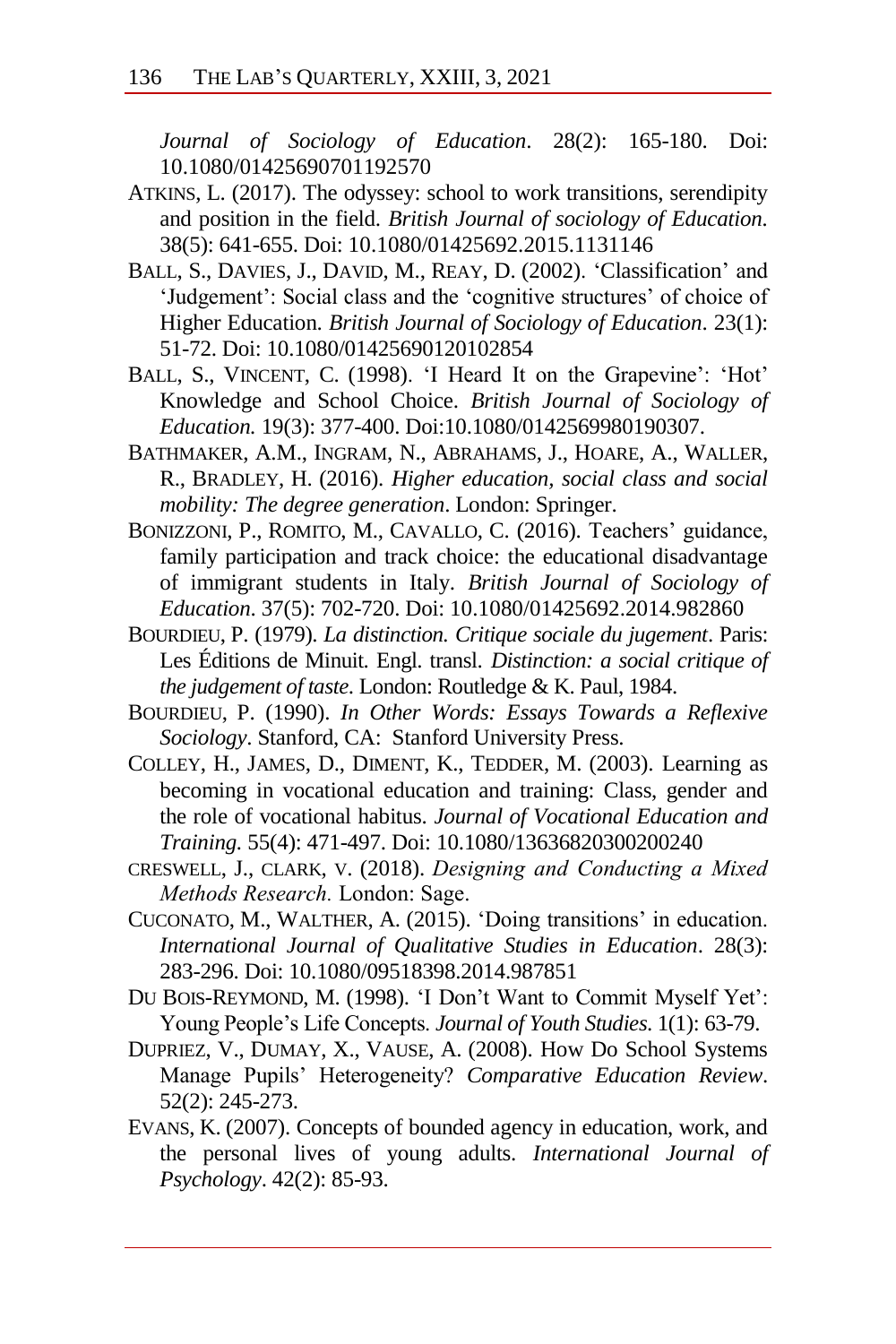- GALE, T., PARKER, S. (2015). To aspire: a systematic reflection on understanding aspirations in higher education. *[Australian](http://eprints.gla.ac.uk/view/journal_volume/Australian_Educational_Researcher.html) [Educational](http://eprints.gla.ac.uk/view/journal_volume/Australian_Educational_Researcher.html) Researcher*. 42(2): 139-153. Doi[:10.1007/s13384-014-](http://dx.doi.org/10.1007/s13384-014-0165-9) [0165-9](http://dx.doi.org/10.1007/s13384-014-0165-9)
- HODKINSON, P., SPARKES, A. (1997). Careership: a sociological theory of career decision making. *British Journal of Sociology of Education*. 18(1): 29-44. Doi[: 10.1080/0142569970180102](https://doi.org/10.1080/0142569970180102)
- INGRAM, N. (2018). *Working-Class Boys and Educational Success. Teenage Identities, Masculinities and Urban Schooling*. London: Palgrave Macmillan.
- INGRAM, N., TARABINI, A. (2018). Conclusion: Social Inequalities in Educational Choices Transitions and Aspirations in Europe. In A. Tarabini, N. Ingram (eds.), *Educational Choices, Transitions and Aspirations in Europe Systemic, Institutional and Subjective Challenges* (pp. 205-214). London: Routledge.
- NYLUND, M. (2012). The Relevance of Class in Education Policy and Research. *Education Inquiry*. 3(4): 591-613. Doi: 10.3402/edui. v3i4.22056
- NYLUND, M., ROSVALL, P., LEDMAN, K. (2017). The vocationalacademic divide in neoliberal upper-secondary curricula: the Swedish case. *Journal of Education Policy*. 32(6): 788-808. Doi: 10.1080/02680939.2017.1318455
- PEUGNY, C. (2009). *Le déclassement*. Paris: Grasset.
- SEGHERS, M. BOONE, S., VAN AVERMAET, P. (2019). Social class and educational decision-making in a choice-driven education system: a mixed-methods study. *British Journal of Sociology of Education.* 40(5): 696-714. Doi: 10.1080/01425692.2019.1581051
- SHAVIT, J., MÜLLER, W. (2000). Vocational Secondary Education, Tracking, and Social Stratification. In M.T. Hallinan (ed.), *Handbook of the Sociology of Education* (pp. 437-452). New York: Kluwer Academic/Plenum Publishers.
- REAY, D. (2018). Working class educational failure: theoretical perspectives, discursive concerns, and methodological approaches. In A. Tarabini, N. Ingram (eds.), *Educational Choices, Transitions and Aspirations in Europe Systemic, Institutional and Subjective Challenges* (pp. 15-31). London: Routledge.
- REAY, D., JACQUELINE, D., DAVID, M., BALL, S. (2001): Choices of Degree or Degrees of Choice? Class, 'Race' and the Higher Education Choice Process. *Sociology*. 35(4): 855-874. Doi: 10.1017/S0038038501008550